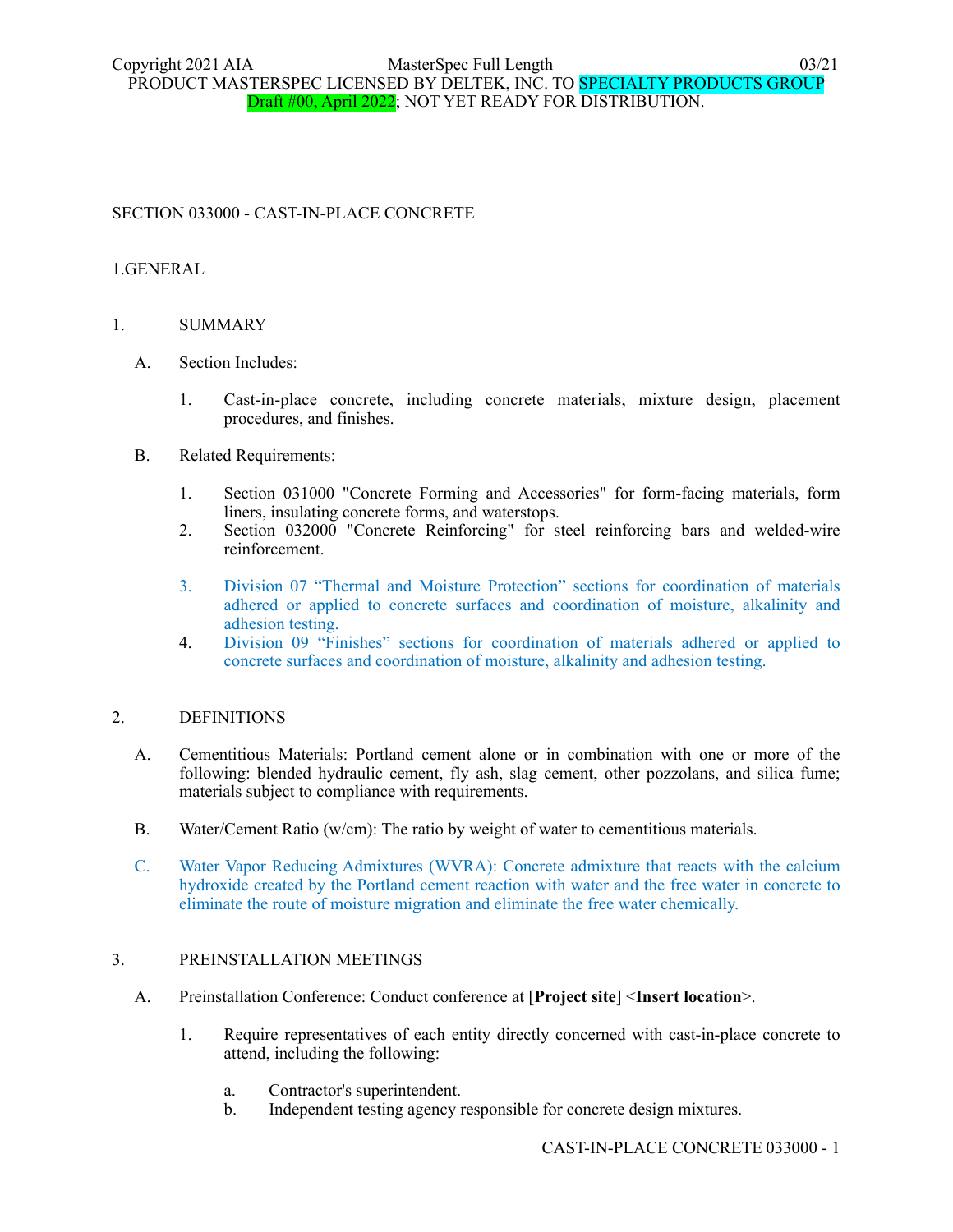- c. Ready-mix concrete manufacturer.
- d. Concrete Subcontractor.
- e. WVRA manufacturer.
- 2. Review the following:
	- a. Special inspection and testing and inspecting agency procedures for field quality control.
	- b. Construction joints, control joints, isolation joints, and joint-filler strips.
	- c. Semirigid joint fillers.
	- d. Vapor-retarder installation.
	- e. Anchor rod and anchorage device installation tolerances.
	- f. Batch, mix and delivery requirements including admixture handling.
	- g. Cold and hot weather concreting procedures.
	- h. Concrete finishes and finishing.
	- i. Curing procedures.
	- j. Forms and form-removal limitations.
	- k. Shoring and reshoring procedures.
	- l. Methods for achieving specified floor and slab flatness and levelness.
	- m. Floor and slab flatness and levelness measurements.
	- n. Concrete repair procedures.
	- o. Concrete protection.
	- p. Initial curing and field curing of field test cylinders (ASTM C31/C31M.)
	- q. Protection of field cured field test cylinders.
	- r. WVRA manufacturer's quality control program.
	- s. Monitoring field conditions.

#### 4. ACTION SUBMITTALS

- A. Product Data: For each of the following.
	- 1. Portland cement.
	- 2. Fly ash.
	- 3. Slag cement.
	- 4. Aggregates.
	- 5. Admixtures:
		- a. Include limitations of use, including restrictions on cementitious materials, supplementary cementitious materials, air entrainment, aggregates, temperature at time of concrete placement, relative humidity at time of concrete placement, curing conditions, and use of other admixtures.
	- 6. Vapor retarders.
	- 7. Floor and slab treatments.
	- 8. Curing materials.
	- 9. Joint fillers.
	- 10. Repair materials.
- B. Design Mixtures: For each concrete mixture, include the following:
	- 1. Mixture identification.
	- 2. Minimum 28-day compressive strength.
	- 3. Durability exposure class.
	- 4. Maximum w/cm.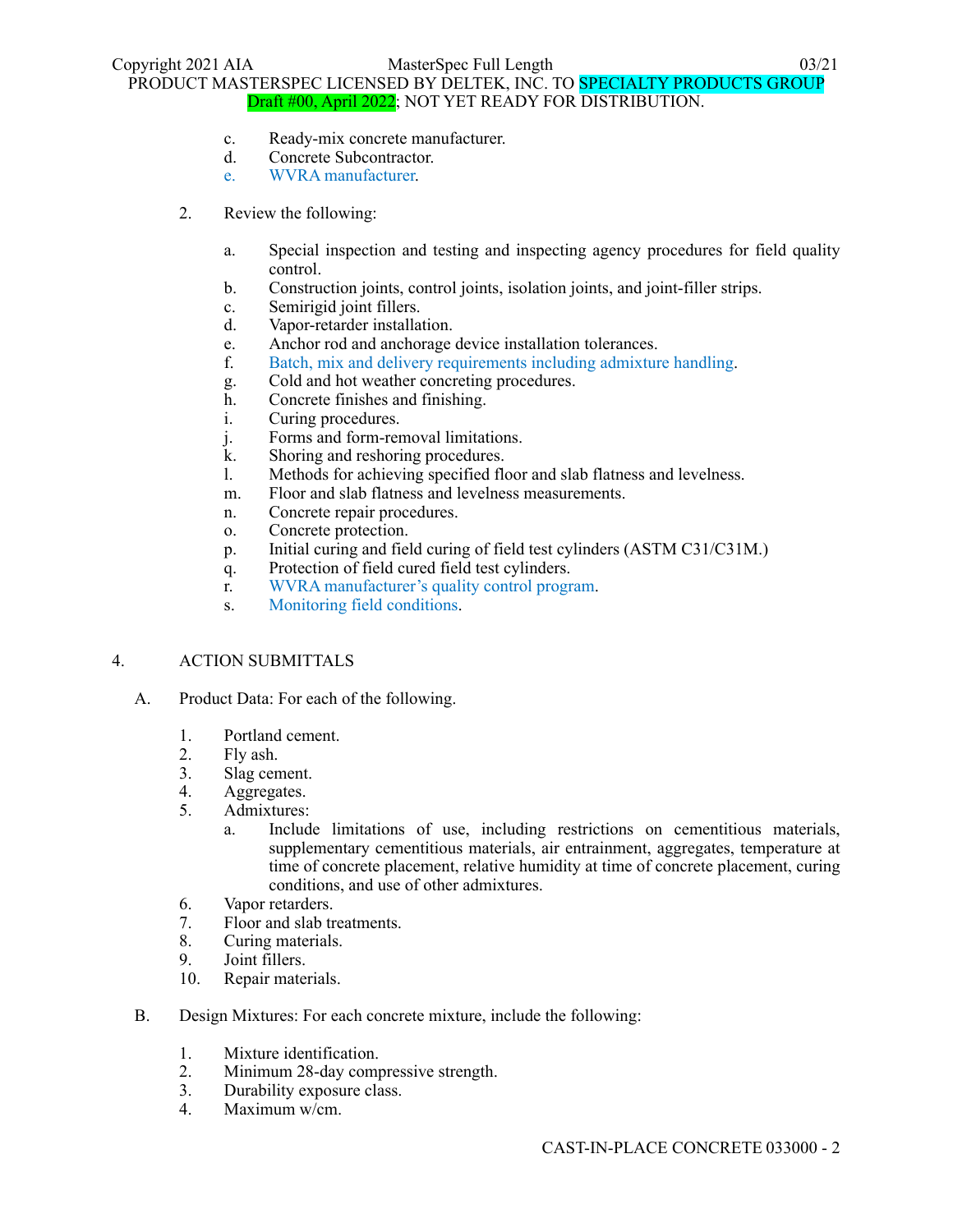- 5. Calculated equilibrium unit weight, for lightweight concrete.
- 6. Slump limit.
- 7. Air content.
- 8. Nominal maximum aggregate size.
- 9. Indicate amounts of mixing water to be withheld for later addition at Project site if permitted.
- 10. Include manufacturer's certification that WRVA admixture is compatible with mix design.
- 11. Include certification that dosage rate for WRVA admixture matches dosage rate used in performance compliance test.
- 12. Intended placement method.
- 13. Submit alternate design mixtures when characteristics of materials, Project conditions, weather, test results, or other circumstances warrant adjustments.
- C. Shop Drawings
- D. Samples
- E. Concrete Schedule

### 5. INFORMATIONAL SUBMITTALS

- A. Qualification Data: For the following:
	- 1. Installer: Include copies of applicable ACI certificates.
	- 2. Ready-mixed concrete manufacturer.
	- 3. Testing agency: Include copies of applicable ACI certificates.
	- 4. WRVA manufacturer's certification of Ready Mix Supplier.
	- 5. WRVA manufacturer's certification of Concrete Finisher
- B. Material Certificates
- C. Material Test Reports: For the following, from a qualified testing agency:
	- 1. Portland cement.
	- 2. Fly ash.
	- 3. Slag cement.
	- 4. Aggregates.
	- 5. Admixtures:
		- a. WVRA Admixture: Include independent test reports, indicating compliance with specified requirements, including dosage rate used in test.
- D. Floor surface flatness and levelness measurements report, indicating compliance with specified tolerances.
- E. Research Reports.
- F. Preconstruction Test Reports: For each mix design.
- G. Field quality-control reports.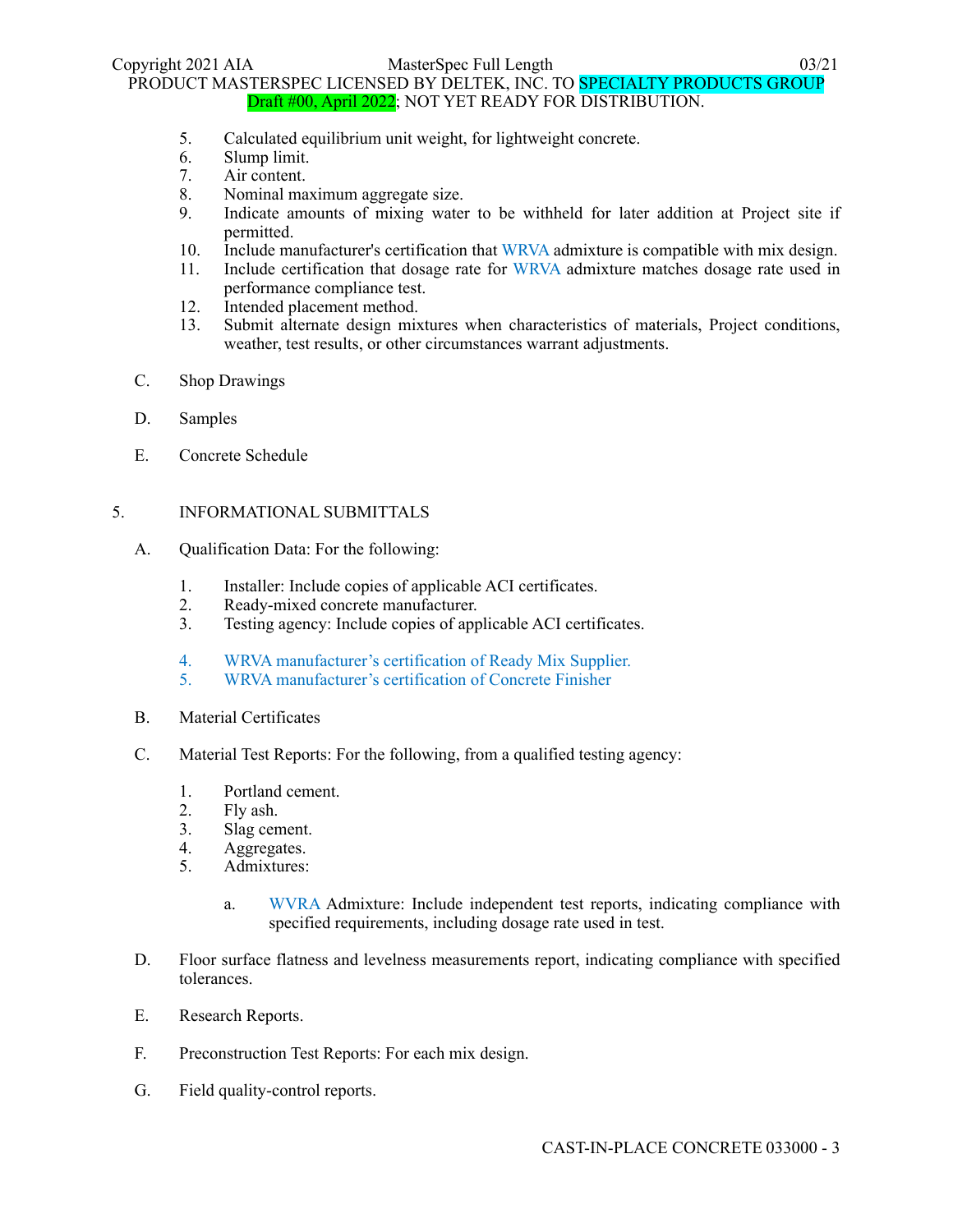Copyright 2021 AIA MasterSpec Full Length 03/21 PRODUCT MASTERSPEC LICENSED BY DELTEK, INC. TO SPECIALTY PRODUCTS GROUP Draft #00, April 2022; NOT YET READY FOR DISTRIBUTION.

- 1. Special inspection reports
- 2. Testing agency reports
- 3. WVRA manufacturer's testing and evaluation reports
- 4. Field conditions monitoring data.
- H. Minutes of preinstallation conference.

#### 6. QUALITY ASSURANCE

- A. Installer Qualifications: A qualified installer who employs Project personnel qualified as an ACI-certified Flatwork Technician and Finisher and a supervisor who is a certified ACI Flatwork Concrete Finisher/Technician or an ACI Concrete Flatwork Technician [**with experience installing and finishing concrete, incorporating permeability-reducing admixtures**].
	- 1. Post-Installed Concrete Anchors Installers: ACI-certified Adhesive Anchor Installer.
	- 2. Concrete Finisher shall have completed WVRA manufacturer's certification program.
- B. Ready-Mixed Concrete Manufacturer Qualifications: A firm experienced in manufacturing ready-mixed concrete products and that complies with ASTM C94/C94M requirements for production facilities and equipment.
	- 1. Manufacturer certified in accordance with NRMCA's "Certification of Ready Mixed Concrete Production Facilities."
	- 2. Ready-Mix Supplier shall have completed WVRA manufacturer's certification program.
- C. Laboratory Testing Agency Qualifications
- D. Field Quality-Control Testing Agency Qualifications.
- E. Mockups: Cast concrete [**slab-on-ground**] [**and**] [**formed-surface**] panels to demonstrate typical joints, surface finish, texture, tolerances, floor treatments, and standard of workmanship.

### 7. PRECONSTRUCTION TESTING

- A. Preconstruction Testing Service: Engage a qualified testing agency to perform preconstruction testing on each concrete mixture.
	- 1. Include the following information in each test report:
		- a. Admixture dosage rates.
		- b. Slump.
		- c. Air content.
		- d. Seven-day compressive strength.
		- e. 28-day compressive strength.
		- f. Permeability.

### 8. DELIVERY, STORAGE, AND HANDLING

A. Comply with ASTM C94/C94M and ACI 301 (ACI 301M).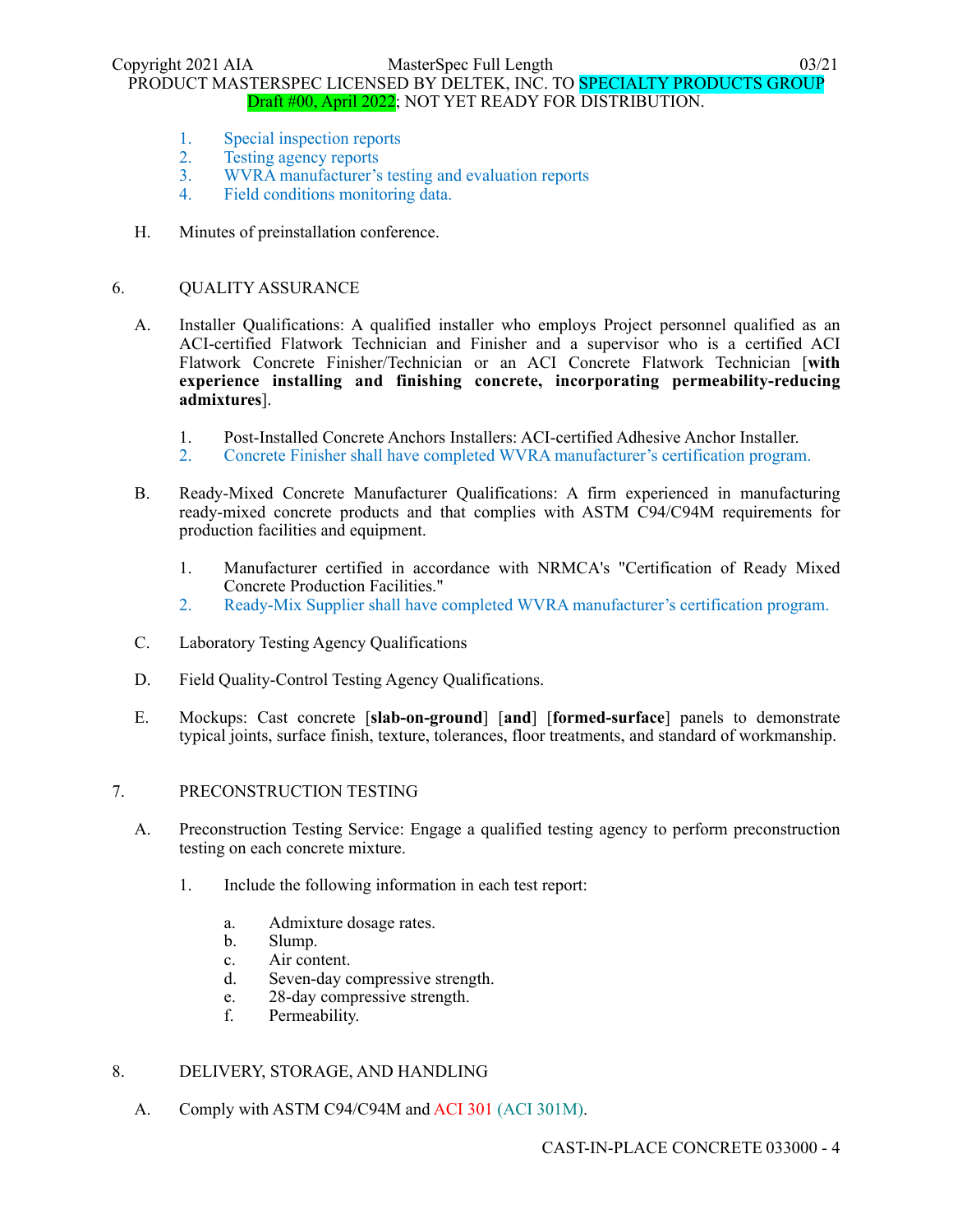- 9. FIELD CONDITIONS
	- A. Cold-Weather Placement: Comply with ACI 301 (ACI 301M) and ACI 306.1.
	- B. Hot-Weather Placement: Comply with ACI 301 (ACI 301M) and ACI 305.1.

### 10. WARRANTY

- A. Manufacturer's Warranty: Manufacturer agrees to furnish replacement sheet vapor retarder/ termite barrier material and accessories for sheet vapor retarder/ termite barrier and accessories that do not comply with requirements or that fail to resist penetration by termites within specified warranty period.
	- 1. Warranty Period: 10 years from date of Substantial Completion.
- B. Manufacturer's Warranty: WVRA manufacturer agrees to repair, replace, or reapply damaged floor covering or adhesive, surface treatment, coating, or paint materials that fail due to alkali efflorescence attack or moisture vapor migration through concrete within specified warranty period.
	- 1. Warranty Period: 10 years from date of Substantial Completion.
	- 2. Failures include, but are not limited to, proven claims made on any floor covering or adhesive, surface treatment, coating, or paint that sustains damage due to alkali efflorescence attack or moisture vapor migration through concrete, and includes blistering, peeling, leakage, seepage, or absorption of moisture, petroleum, sulfides, or acids.
	- 3. Warranty does not apply to, or cover, the following:
		- a. Water vapor migration moving laterally under a floor covering originating from external sources such as drains or broken pipes.
		- b. Structural cracks or damage or conditions caused by neglect, abuse, or acts of God or nature; other materials and/or conditions resulting from inferior application or workmanship or design, whether intentional or not; or situations beyond its control.
		- c. Liquidated, incidental and/or consequential damages or for contribution or indemnity.
- C. Third-Party Labor and Material Insurance: Project Specific Liability insurance purchased by WVRA manufacturer (the first party) from a legitimate insurer (the second party) for protection against the claims of end-user and all stakeholders in Project (the third party).
	- 1. Coverage Amount: [20] <Insert number> million U.S. dollars on a per project basis.

### 2.PRODUCTS

### 1. CONCRETE, GENERAL

A. ACI Publications: Comply with ACI 301 (ACI 301M) unless modified by requirements in the Contract Documents.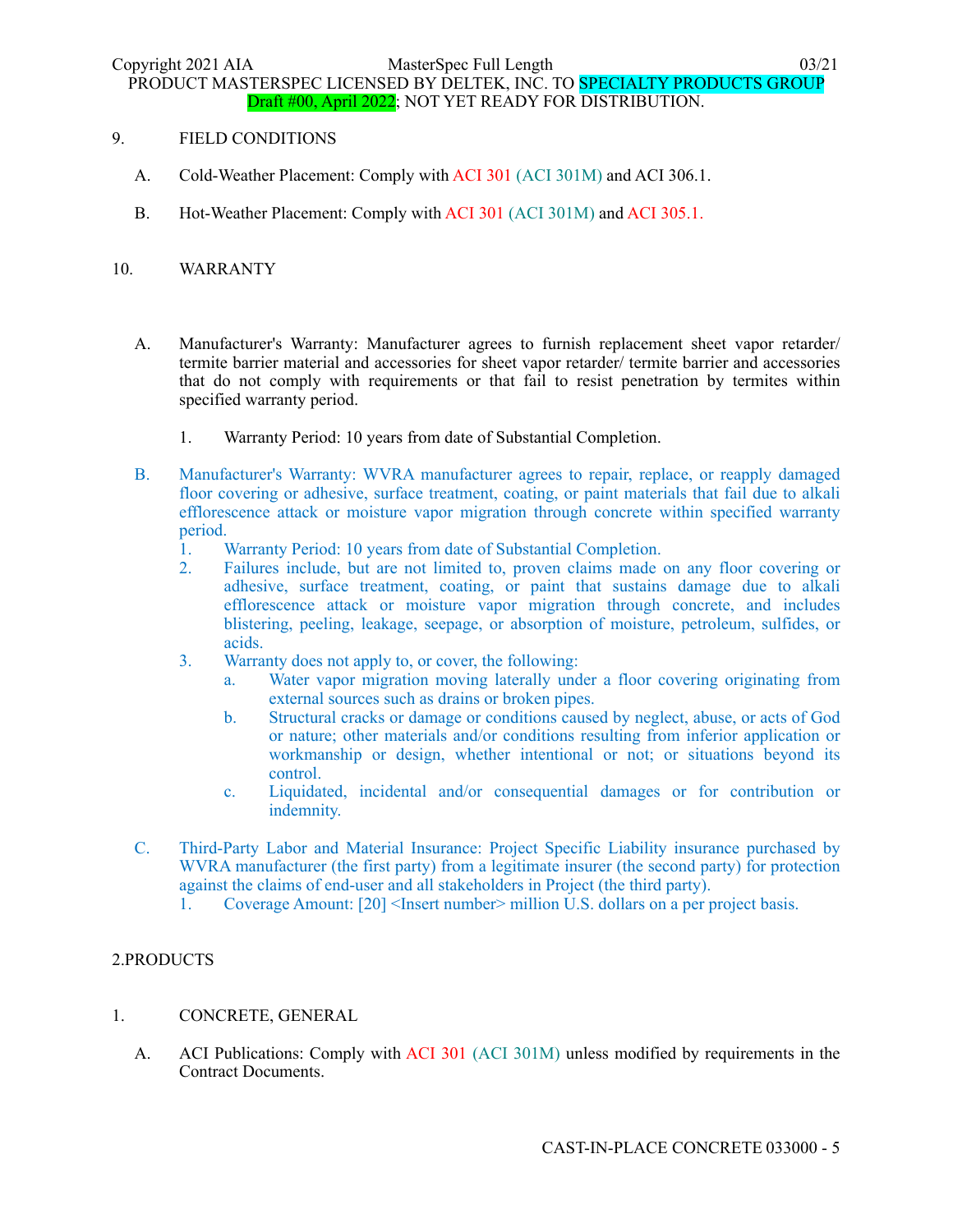# 2. CONCRETE MATERIALS

- A. Source Limitations:
	- 1. Obtain all concrete mixtures from a single ready-mixed concrete manufacturer for entire Project.
	- 2. Obtain each type or class of cementitious material of the same brand from the same manufacturer's plant.
	- 3. Obtain aggregate from single source.
	- 4. Obtain each type of admixture from single source from single manufacturer.
- B. Cementitious Materials:
	- 1. Portland Cement: ASTM C150/C150M, [**Type I**] [**Type II**] [**Type I/II**] [**Type III**] [**Type V**], [**gray**] [**white**].
	- 2. Fly Ash: ASTM C618, Class C or F.
	- 3. Slag Cement: ASTM C989/C989M, Grade 100 or 120.
- C. Normal-Weight Aggregates: ASTM C33/C33M, [**Class 3S**] [**Class 3M**] [**Class 1N**] <**Insert class**> coarse aggregate or better, graded. Provide aggregates from a single source.
	- 1. Alkali-Silica Reaction: Comply with one of the following:
		- a. Expansion Result of Aggregate: Not more than 0.04 percent at one-year when tested in accordance with ASTM C1293.
		- b. Expansion Results of Aggregate and Cementitious Materials in Combination: Not more than 0.10 percent at an age of 16 days when tested in accordance with ASTM C1567.
		- c. Alkali Content in Concrete: Not more than  $4 \text{ lb/cu. yd.}$  (2.37 kg/cu. m) for moderately reactive aggregate or 3 lb./cu. yd. (1.78 kg/cu. m) for highly reactive aggregate, when tested in accordance with ASTM C1293 and categorized in accordance with ASTM C1778, based on alkali content being calculated in accordance with ACI 301 (ACI 301M).
	- 2. Maximum Coarse-Aggregate Size: [**1-1/2 inches (38 mm)**] [**1 inch (25 mm)**] [**3/4 inch (19 mm)**] <**Insert dimension**> nominal.
	- 3. Fine Aggregate: Free of materials with deleterious reactivity to alkali in cement.
- D. Lightweight Aggregate: ASTM C330/C330M, [**1-inch (25-mm)**] [**3/4-inch (19-mm)**] [**1/2-inch (13-mm)**] [**3/8-inch (10-mm)**] nominal maximum aggregate size.
- E. Air-Entraining Admixture: ASTM C260/C260M.
- F. Chemical Admixtures: Certified by manufacturer to be compatible with other admixtures that do not contribute water-soluble chloride ions exceeding those permitted in hardened concrete. Do not use calcium chloride or admixtures containing calcium chloride[ **in steel-reinforced concrete**].
	- 1. Water-Reducing Admixture: ASTM C494/C494M, Type A.
	- 2. Retarding Admixture: ASTM C494/C494M, Type B.
	- 3. Plasticizing and Retarding Admixture: ASTM C1017/C1017M, Type II.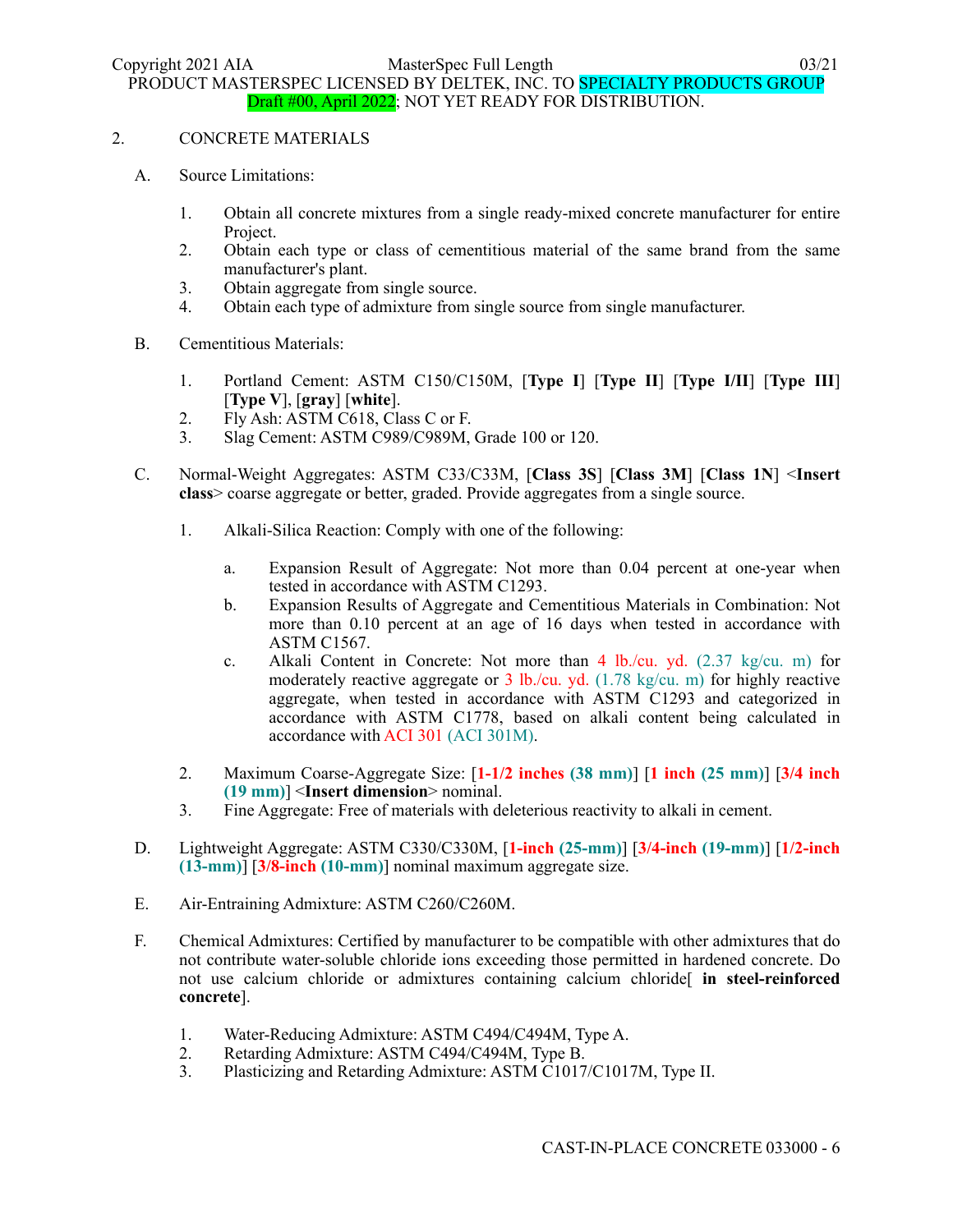- 4. Water Vapor Reducing Admixture (WVRA): ASTM C494/C494M, Type S; complex catalyzed hydrous silicate, waterproofing and vaporproofing liquid admixture.
	- a. Basis-of-Design Product: Subject to compliance with requirements, provide SPG-Specialty Products Group; Vapor Lock 20/20™
	- b. Properties:
		- 1) Maximum w/cm: Maximum 0.52 without written permission and approval of mix design by WVRA manufacturer.
		- 2) Minimum w/cm: Minimum 0.42 without written permission and approval of mix design by WVRA manufacturer.
		- 3) Water Seepage or Permeability: Not to exceed 2.0 x 10-9 ft/s (6 x 10-8 cm/s) according to ASTM D5084.
- G. Water and Water Used to Make Ice: ASTM C94/C94M, potable.

### 3. VAPOR RETARDERS

- A. Sheet Vapor Retarder, Class A: ASTM E1745, Class A[**, except with maximum water-vapor permeance of**] <**Insert rating**>; not less than 10 mils (0.25 mm) thick. Include manufacturer's recommended adhesive or pressure-sensitive tape.
- B. Sheet Vapor Retarder/Termite Barrier: ASTM E1745, Class A, except with maximum watervapor permeance of 0.03 perms; complying with ICC AC380. Include manufacturer's recommended adhesive or pressure-sensitive tape.
	- 1. Low-Temperature Flexibility: Pass at minus 15 deg F (minus 26 deg C); ASTM D146/ D146M.
	- 2. Puncture Resistance: 224 lbf (996 N) minimum; ASTM E154/E154M.
	- 3. Water Absorption: 0.1 percent weight-gain maximum after 48-hour immersion at 70 deg F (21 deg C); ASTM D570.
	- 4. Hydrostatic-Head Resistance: 231 ft. (70 m) minimum; ASTM D5385.
- C. Bituminous Vapor Retarder: ASTM E1993/E1993M, 110-mil- (2.8-mm-) thick, semiflexible, seven-ply sheet membrane, consisting of reinforced core and carrier sheet with fortified asphalt layers, protective weather coating, and removable plastic release liner. Furnish manufacturer's accessories, including bonding asphalt, pointing mastics, and self-adhering joint tape.
	- 1. Water-Vapor Permeance: 0.0011 grains/h x sq. ft. x inches Hg (0.063 ng/Pa x s x sq. m) when tested in accordance with ASTM E154/E154M.
	- 2. Tensile Strength: 156 lbf/inch (27.35 kN/m) when tested in accordance with ASTM E154/E154M.
	- 3. Puncture Resistance: 140 lbf (662N) when tested in accordance with ASTM E154/ E154M.

### 4. FLOOR AND SLAB TREATMENTS

- A. Slip-Resistive Emery Aggregate Finish
- B. Slip-Resistive Aluminum Granule Finish
- C. Emery Dry-Shake Floor Hardener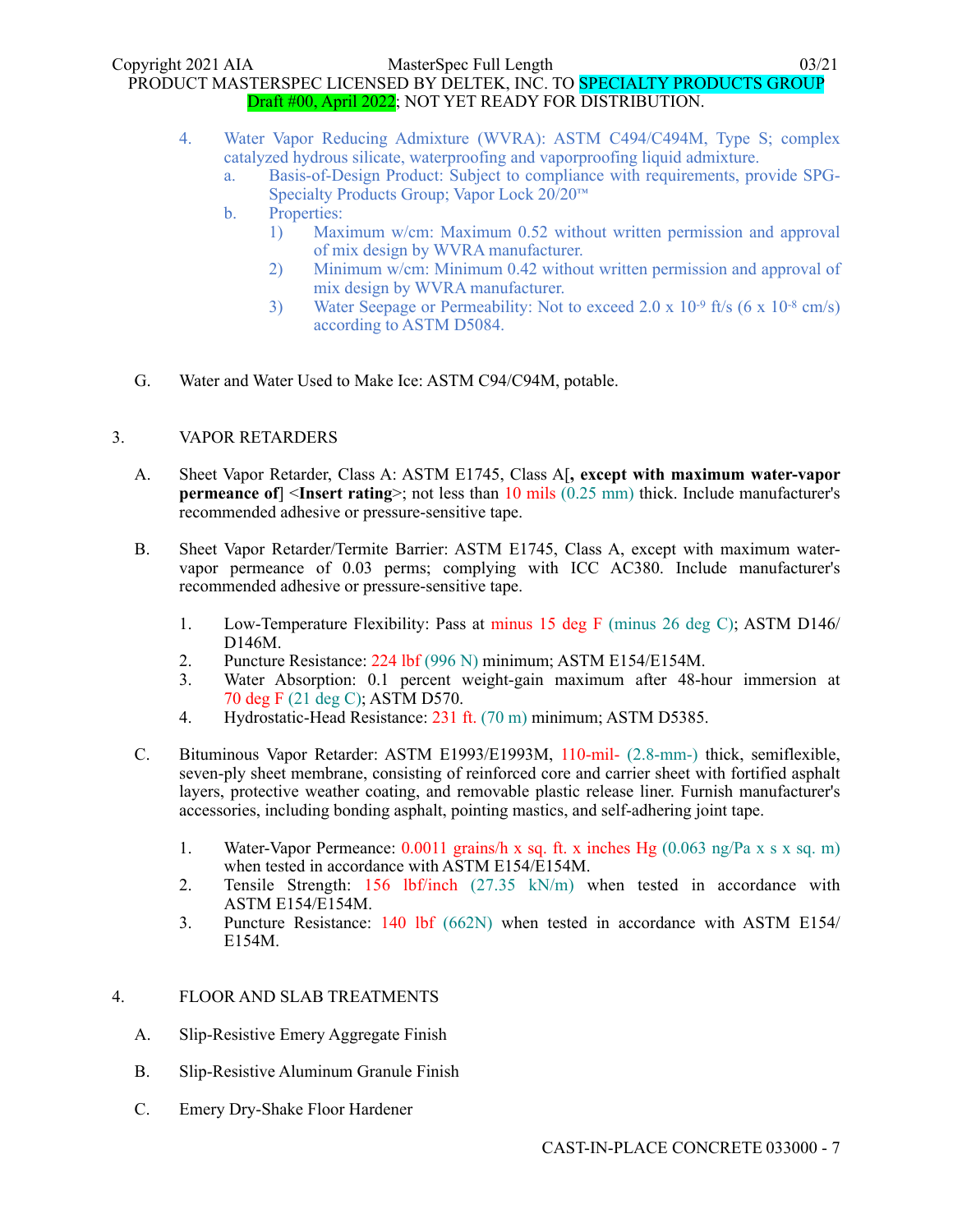- D. Metallic Dry-Shake Floor Hardener
- E. Unpigmented Mineral Dry-Shake Floor Hardener
- 5. CURING MATERIALS
	- A. Evaporation Retarder: Waterborne, monomolecular film forming, manufactured for application to fresh concrete.
	- B. Absorptive Cover: AASHTO M 182, Class 2, burlap cloth made from jute or kenaf, weighing approximately 9 oz./sq. yd. (305 g/sq. m) when dry.
	- C. Moisture-Retaining Cover: ASTM C171, polyethylene film burlap-polyethylene sheet.
		- 1. Color:
			- a. Ambient Temperature Below 50 deg F (10 deg C): Black.
			- b. Ambient Temperature between 50 deg F (10 deg C) and 85 deg F (29 deg C): Any color.
			- c. Ambient Temperature Above 85 deg F (29 deg C): White.
	- D. Curing Paper: 8 ft.- (2438-mm-) wide paper, consisting of two layers of fibered kraft paper laminated with double coating of asphalt.
	- E. Water: Potable or complying with ASTM C1602/C1602M.
	- F. Clear, Waterborne, Membrane-Forming, Dissipating Curing Compound: ASTM C309, Type 1, Class B.

### 6. RELATED MATERIALS

- A. Expansion- and Isolation-Joint-Filler Strips: [**ASTM D1751, asphalt-saturated cellulosic fiber**] [**or**] [**ASTM D1752, cork or self-expanding cork**].
- B. Semirigid Joint Filler: Two-component, semirigid, 100 percent solids, [**epoxy resin with a Type A shore durometer hardness of 80**] [**aromatic polyurea with a Type A shore durometer hardness range of 90 to 95**] in accordance with ASTM D2240.
- C. Bonding Agent: ASTM C1059/C1059M, Type II, nonredispersible, acrylic emulsion or styrene butadiene.
- D. Epoxy Bonding Adhesive: ASTM C881, two-component epoxy resin, capable of humid curing and bonding to damp surfaces, of class suitable for application temperature and of grade and class to suit requirements, and as follows:
	- 1. [**Types I and II, nonload bearing**] [**Types IV and V, load bearing**], for bonding hardened or freshly mixed concrete to hardened concrete.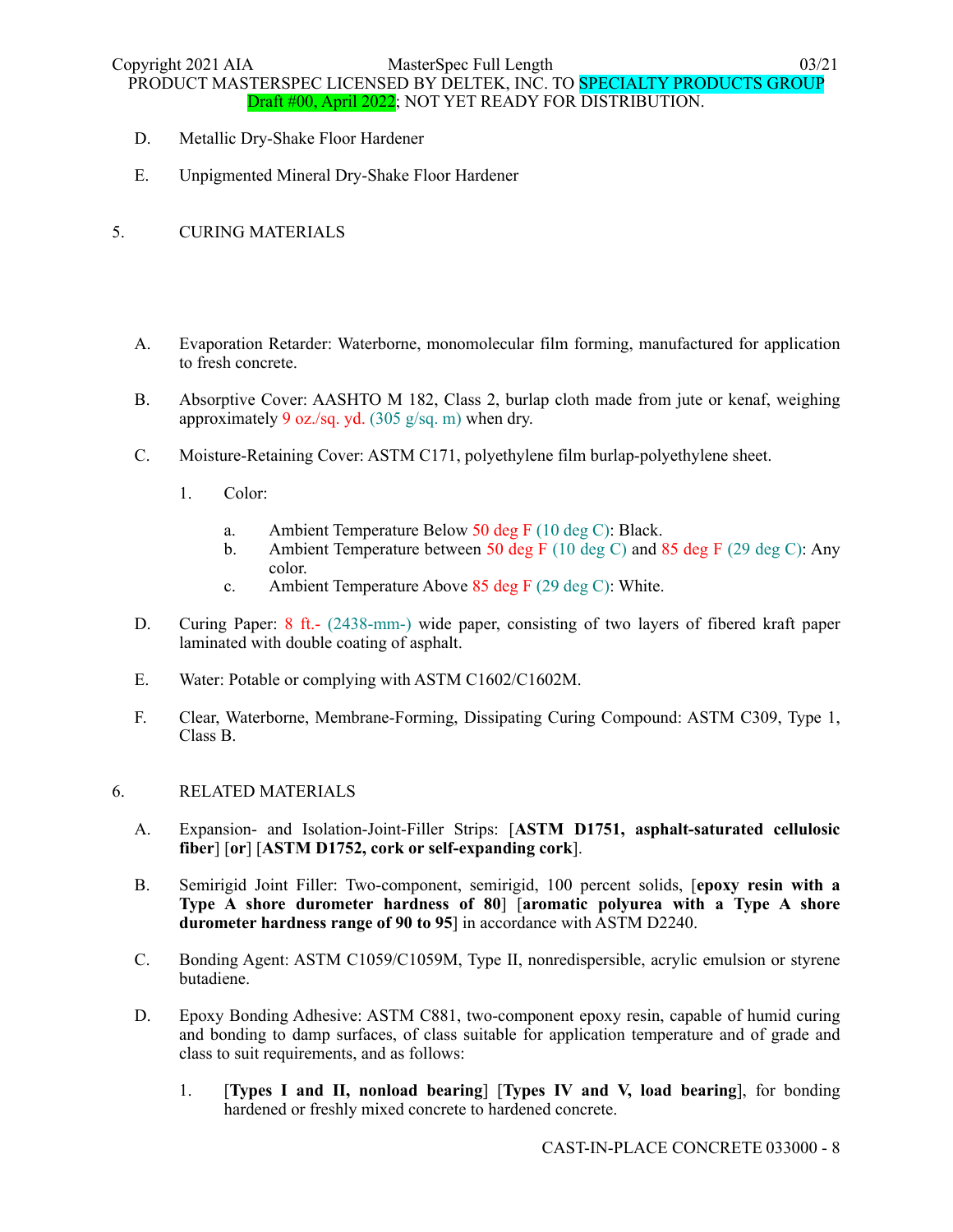E. Floor Slab Protective Covering: 8-ft.- (2438-mm-) wide cellulose fabric.

### 7. REPAIR MATERIALS

- A. Repair Underlayment: Cement-based, polymer-modified, self-leveling product that can be applied in thicknesses from 1/8 inch (3 mm) and that can be feathered at edges to match adjacent floor elevations.
- B. Repair Overlayment: Cement-based, polymer-modified, self-leveling product that can be applied in thicknesses from 1/4 inch (6 mm) and that can be filled in over a scarified surface to match adjacent floor elevations.

### 8. CONCRETE MIXTURES, GENERAL

- A. Prepare design mixtures for each type and strength of concrete, proportioned on the basis of laboratory trial mixture or field test data, or both, in accordance with ACI 301 (ACI 301M).
	- 1. Use a qualified testing agency for preparing and reporting proposed mixture designs, based on laboratory trial mixtures.
- B. Cementitious Materials: Limit percentage, by weight, of cementitious materials other than portland cement in concrete as follows:
	- 1. Fly Ash or Other Pozzolans: 25 percent by mass.
	- 2. Slag Cement: 50 percent by mass.
	- 3. Silica Fume: 10 percent by mass.
	- 4. Total of Fly Ash or Other Pozzolans, Slag Cement, and Silica Fume: 25 percent by mass, with fly ash or pozzolans not exceeding 25 percent by mass and silica fume not exceeding 10 percent by mass.
- C. Admixtures: Use admixtures in accordance with manufacturer's written instructions.

### 9. CONCRETE MIXTURES

- A. Class [**A**] <**Insert designation**>: Normal-weight concrete used for footings, grade beams, and tie beams.
	- 1. Exposure Class: ACI 318 (ACI 318M) [**F0**] [**F1**] [**F2**] [**F3**] [**S0**] [**S1**] [**S2**] [**S3**] [**W0**] [**W1**] [**C0**] [**C1**] [**C2**].
	- 2. Minimum Compressive Strength: [**5000 psi (34.5 MPa)**] [**4500 psi (31 MPa)**] [**4000 psi (27.6 MPa)**] [**3500 psi (24.1 MPa)**] [**3000 psi (20.7 MPa)**] [**As indicated**] <**Insert strength**> at 28 days.
	- 3. Maximum w/cm: [**0.50**] [**0.45**] [**0.40**] <**Insert number**>.
	- 4. Slump Limit: [**4 inches (100 mm), plus or minus 1 inch (25 mm)**] [**5 inches (125 mm), plus or minus 1 inch (25 mm)**] [**8 inches (200 mm), plus or minus 1 inch (25 mm) for concrete with verified slump of 3 inches (75 mm), plus or minus 1 inch (25 mm)before adding high-range water-reducing admixture or plasticizing admixture at Project site**] <**Insert limits**>.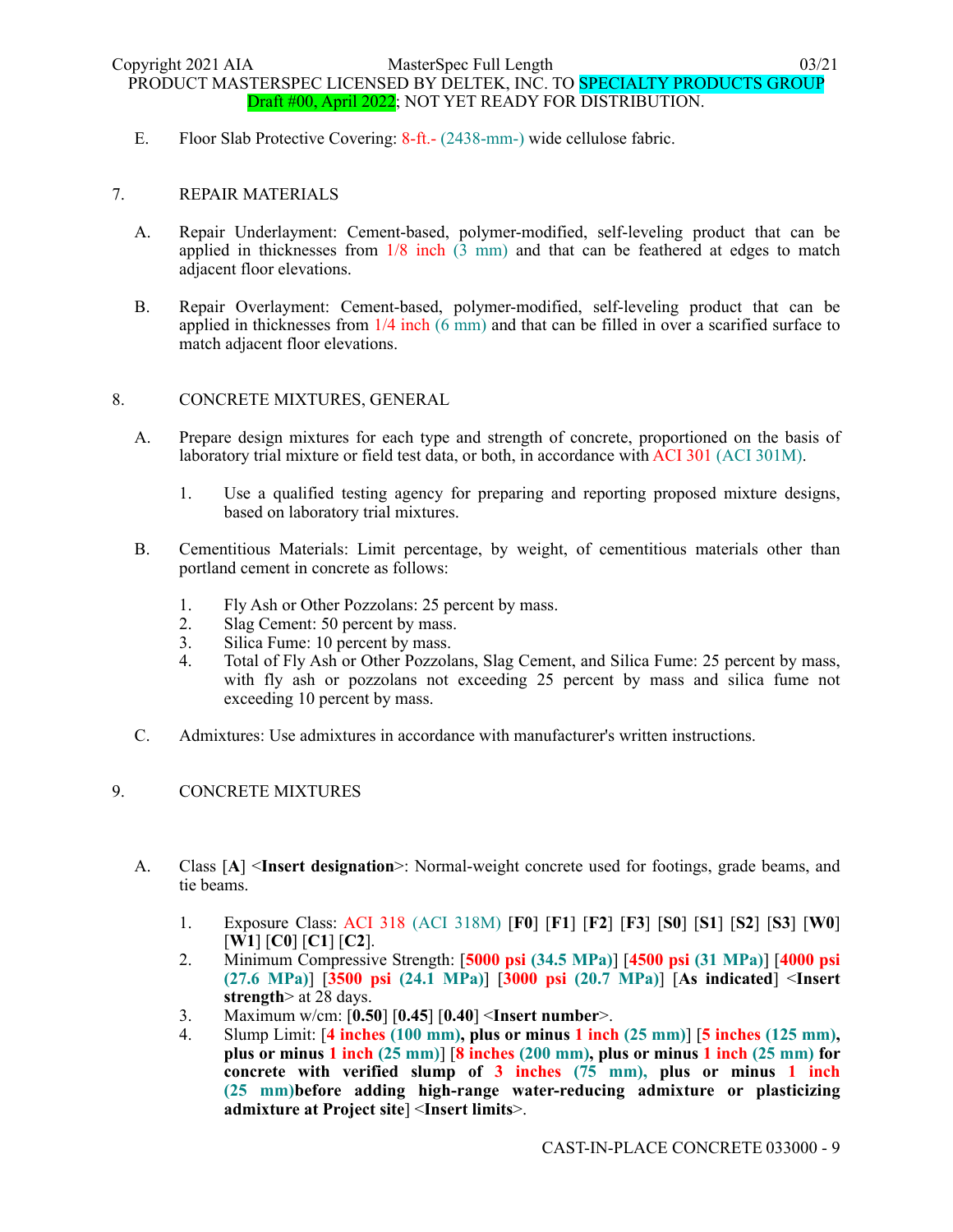- 5. Slump Flow Limit: [**22 inches (550 mm), plus or minus 1.5 inches (40 mm)**] [**30 inches (762 mm), plus or minus 2.5 inches (65 mm)**] <**Insert limits**>.
- 6. Air Content:
	- a. Exposure Class F1: [**5.0 percent, plus or minus 1.5 percent at point of delivery for concrete containing 3/4-inch (19-mm) nominal maximum aggregate size**] [**4.5 percent, plus or minus 1.5 percent at point of delivery for concrete containing 1-inch (25-mm) nominal maximum aggregate size**] [**4.5 percent, plus or minus 1.5 percent at point of delivery for concrete containing 1-1/2 inch (38-mm) nominal maximum aggregate size**].
	- b. Exposure Classes F2 and F3: [**6 percent, plus or minus 1.5 percent at point of delivery for concrete containing 3/4-inch (19-mm) nominal maximum aggregate size**] [**6 percent, plus or minus 1.5 percent at point of delivery for concrete containing 1-inch (25-mm) nominal maximum aggregate size**] [**5.5 percent, plus or minus 1.5 percent at point of delivery for concrete containing 1-1/2-inch (38-mm) nominal maximum aggregate size**].
- 7. Limit water-soluble, chloride-ion content in hardened concrete to [**1.00**] [**0.30**] [**0.15**] <**Insert number**> percent by weight of cement.
- B. Class [**B**] <**Insert designation**>: Normal-weight concrete used for foundation walls.
	- 1. Exposure Class:
	- 2. Minimum Compressive Strength:.
	- 3. Maximum w/cm:.
	- 4. Slump Limit:.
	- 5. Slump Flow Limit:
	- 6. Air Content:
- C. Class [**C**] <**Insert designation**>: Normal-weight concrete used for interior slabs-on-ground.
	- 1. Exposure Class:
	- 2. Minimum Compressive Strength:.
	- 3. Maximum w/cm:.
	- 4. Slump Limit:.
	- 5. Slump Flow Limit:
	- 6. Air Content:
- D. Class [**D**] <**Insert designation**>: Normal-weight concrete used for interior suspended slabs.
	- 1. Exposure Class:
	- 2. Minimum Compressive Strength:.
	- 3. Maximum w/cm:.
	- 4. Slump Limit:.
	- 5. Slump Flow Limit:
	- 6. Air Content:
- E. Class [E] <**Insert designation**>: Normal-weight concrete used for concrete toppings.
	- 1. Exposure Class:
	- 2. Minimum Compressive Strength:.
	- 3. Maximum w/cm:.
	- 4. Slump Limit:.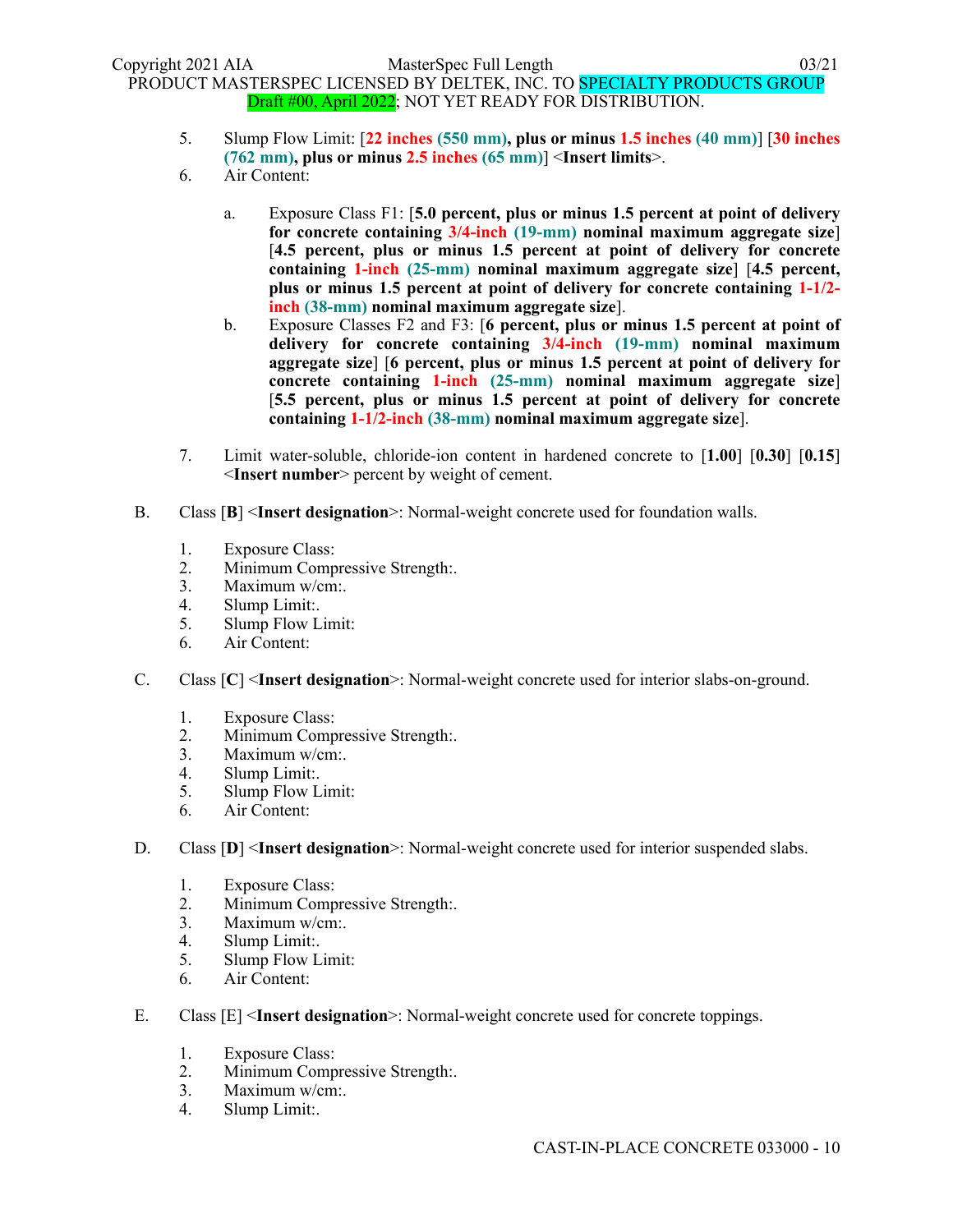- 5. Slump Flow Limit:
- 6. Air Content:

### 10. CONCRETE MIXING

- A. Ready-Mixed Concrete: Measure, batch, mix, and deliver concrete in accordance with ASTM C94/C94M[ **and ASTM C1116/C1116M**], and furnish batch ticket information.
- B. Project-Site Mixing: Measure, batch, and mix concrete materials and concrete in accordance with ASTM C94/C94M. Mix concrete materials in appropriate drum-type batch machine mixer.
	- 1. For mixer capacity of 1 cu. yd. (0.76 cu. m) or smaller, continue mixing at least 1-1/2 minutes, but not more than five minutes after ingredients are in mixer, before any part of batch is released.
	- 2. For mixer capacity larger than 1 cu. yd. (0.76 cu. m), increase mixing time by 15 seconds for each additional 1 cu. yd.  $(0.76 \text{ cu. m})$ .
	- 3. Provide batch ticket for each batch discharged and used in the Work, indicating Project identification name and number, date, mixture type, mixture time, quantity, and amount of water added. Record approximate location of final deposit in structure.
- C. Water Vapor Reduction Admixture (WVRA) shall be introduced into the mix with the headwater in accordance with manufacturer's dosing instructions.
	- 1. For projects larger than 500 cubic yards, utilize dosage equipment recommended by manufacturer to monitor quantity of admixture introduced into the concrete.

# 3.EXECUTION

### 1. EXAMINATION

- A. Verification of Conditions:
	- 1. Before placing concrete, verify that installation of concrete forms, accessories, and reinforcement, and embedded items is complete and that required inspections have been performed.
	- 2. Do not proceed until unsatisfactory conditions have been corrected.

### 2. PREPARATION

- A. Provide reasonable auxiliary services to accommodate field testing and inspections, acceptable to testing agency, including the following:
	- 1. Daily access to the Work.
	- 2. Incidental labor and facilities necessary to facilitate tests and inspections.
	- 3. Secure space for storage, initial curing, and field curing of test samples, including source of water and continuous electrical power at Project site during site curing period for test samples.
	- 4. Security and protection for test samples and for testing and inspection equipment at Project site.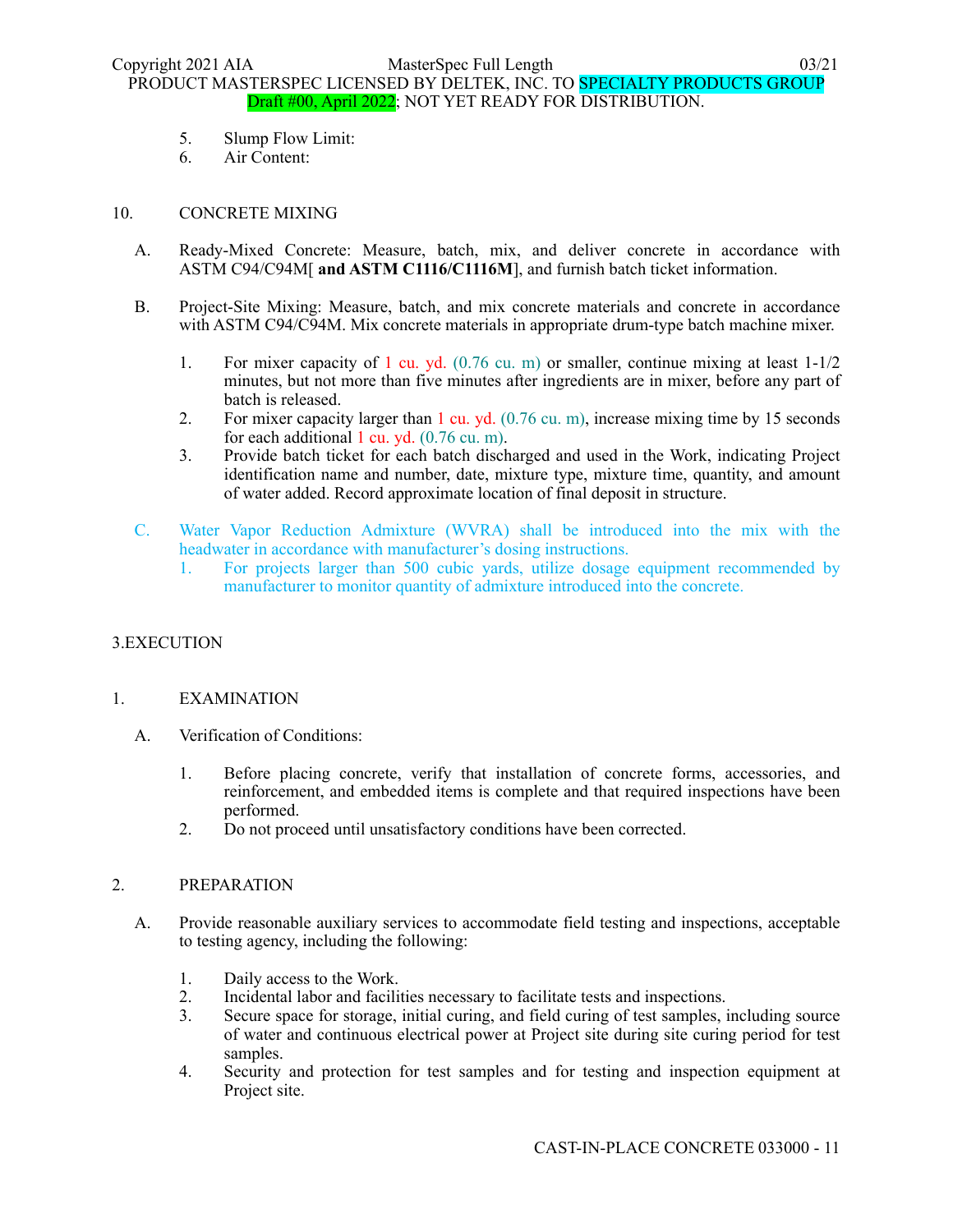#### 3. INSTALLATION OF EMBEDDED ITEMS

- A. Place and secure anchorage devices and other embedded items required for adjoining Work that is attached to or supported by cast-in-place concrete.
	- 1. Use setting drawings, templates, diagrams, instructions, and directions furnished with items to be embedded.
	- 2. Install anchor rods, accurately located, to elevations required and complying with tolerances in Section 7.5 of ANSI/AISC 303.
	- 3. Install reglets to receive waterproofing and to receive through-wall flashings in outer face of concrete frame at exterior walls, where flashing is shown at lintels, shelf angles, and other conditions.

### 4. INSTALLATION OF VAPOR RETARDER

- A. Sheet Vapor Retarders: Place, protect, and repair sheet vapor retarder in accordance with ASTM E1643 and manufacturer's written instructions.
	- 1. Install vapor retarder with longest dimension parallel with direction of concrete pour.
	- 2. Face laps away from exposed direction of concrete pour.
	- 3. Lap vapor retarder over footings and grade beams not less than 6 inches (150 mm), sealing vapor retarder to concrete.
	- 4. Lap joints 6 inches (150 mm) and seal with manufacturer's recommended tape.
	- 5. Terminate vapor retarder at the top of floor slabs, grade beams, and pile caps, sealing entire perimeter to floor slabs, grade beams, foundation walls, or pile caps.
	- 6. Seal penetrations in accordance with vapor retarder manufacturer's instructions.
	- 7. Protect vapor retarder during placement of reinforcement and concrete.
		- a. Repair damaged areas by patching with vapor retarder material, overlapping damages area by 6 inches (150 mm) on all sides, and sealing to vapor retarder.
- B. Bituminous Vapor Retarders: Place, protect, and repair bituminous vapor retarder in accordance with manufacturer's written instructions.

### 5. JOINTS

- A. Construct joints true to line, with faces perpendicular to surface plane of concrete.
- B. Construction Joints: Coordinate with floor slab pattern and concrete placement sequence.
	- 1. Install so strength and appearance of concrete are not impaired, at locations indicated on Drawings or as approved by Architect.
	- 2. Place joints perpendicular to main reinforcement.
		- a. Continue reinforcement across construction joints unless otherwise indicated.
		- b. Do not continue reinforcement through sides of strip placements of floors and slabs.
	- 3. Locate joints for beams, slabs, joists, and girders at third points of spans. Offset joints in girders a minimum distance of twice the beam width from a beam-girder intersection.
	- 4. Locate horizontal joints in walls and columns at underside of floors, slabs, beams, and girders and at the top of footings or floor slabs.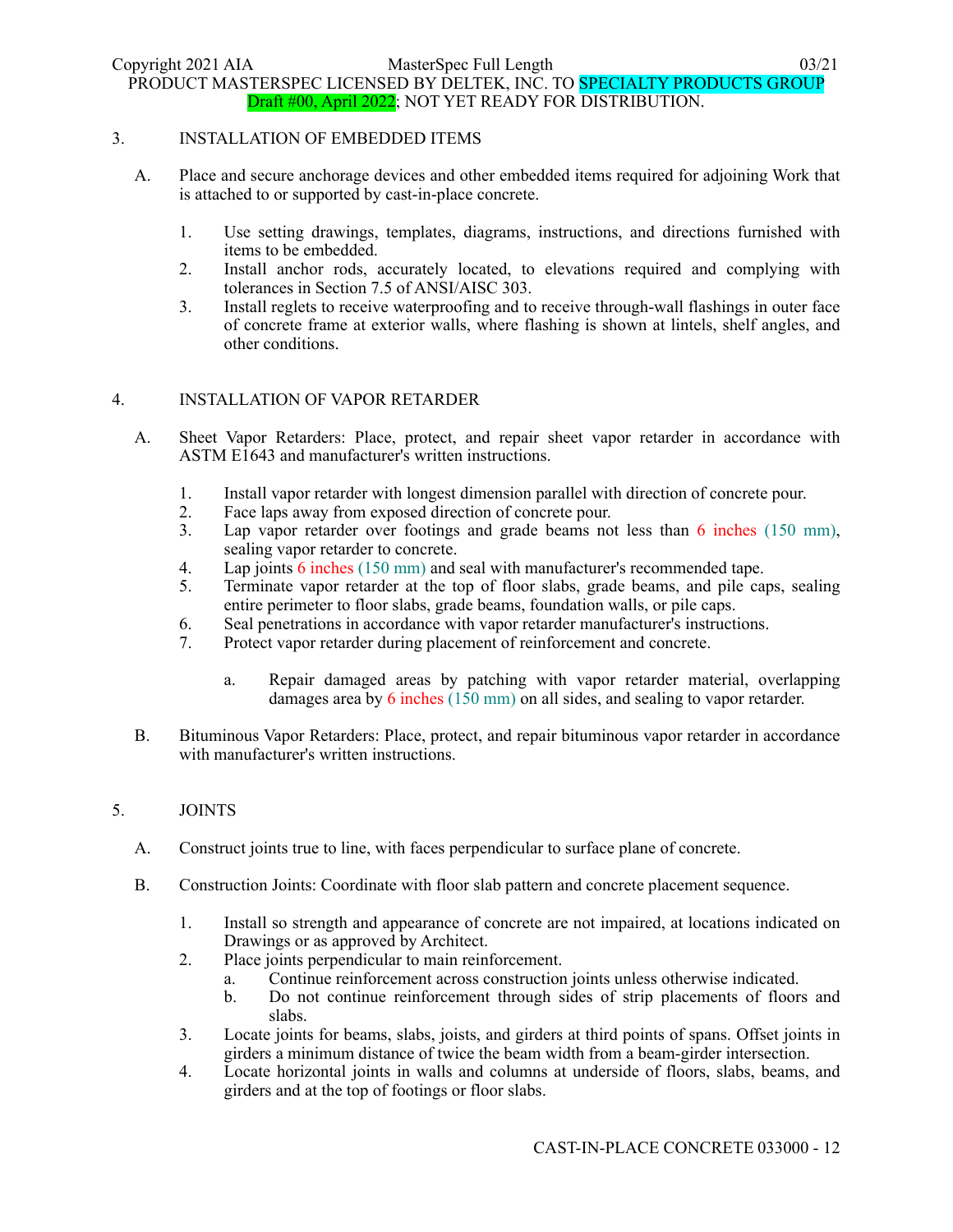- 5. Space vertical joints in walls [**as indicated on Drawings**] <**Insert spacing**>. Unless otherwise indicated on Drawings, locate vertical joints beside piers integral with walls, near corners, and in concealed locations where possible.
- C. Control Joints in Slabs-on-Ground: Form weakened-plane control joints, sectioning concrete into areas as indicated. Construct control joints for a depth equal to at least [**one-fourth**] <**Insert depth**> of concrete thickness as follows:
	- 1. Grooved Joints: Form control joints after initial floating by grooving and finishing each edge of joint to a radius of 1/8 inch (3.2 mm). Repeat grooving of control joints after applying surface finishes. Eliminate groover tool marks on concrete surfaces.
	- 2. Sawed Joints: Form control joints with power saws equipped with shatterproof abrasive or diamond-rimmed blades. Cut 1/8-inch- (3.2-mm-) wide joints into concrete when cutting action does not tear, abrade, or otherwise damage surface and before concrete develops random cracks.
- D. Isolation Joints in Slabs-on-Ground: After removing formwork, install joint-filler strips at slab junctions with vertical surfaces, such as column pedestals, foundation walls, grade beams, and other locations, as indicated.

### 6. CONCRETE PLACEMENT

- A. Before placing concrete, verify that installation of formwork, reinforcement, embedded items, and vapor retarder is complete and that required inspections are completed.
	- 1. Immediately prior to concrete placement, inspect vapor retarder for damage and deficient installation, and repair defective areas.
	- 2. Provide continuous inspection of vapor retarder during concrete placement and make necessary repairs to damaged areas as Work progresses.
- B. Notify Architect and testing and inspection agencies 24 hours prior to commencement of concrete placement.
- C. Do not add water to concrete during delivery, at Project site, or during placement unless approved by Architect in writing, but not to exceed the amount indicated on the concrete delivery ticket.
- D. Before test sampling and placing concrete, water may be added at Project site, subject to limitations of ACI 301 (ACI 301M), but not to exceed the amount indicated on the concrete delivery ticket.
- E. Deposit concrete continuously in one layer or in horizontal layers of such thickness that no new concrete is placed on concrete that has hardened enough to cause seams or planes of weakness.
	- 1. If a section cannot be placed continuously, provide construction joints as indicated.
	- 2. Deposit concrete to avoid segregation.
	- 3. Deposit concrete in horizontal layers of depth not to exceed formwork design pressures and in a manner to avoid inclined construction joints.
	- 4. Consolidate placed concrete with mechanical vibrating equipment in accordance with ACI 301 (ACI 301M).
		- a. Do not use vibrators to transport concrete inside forms.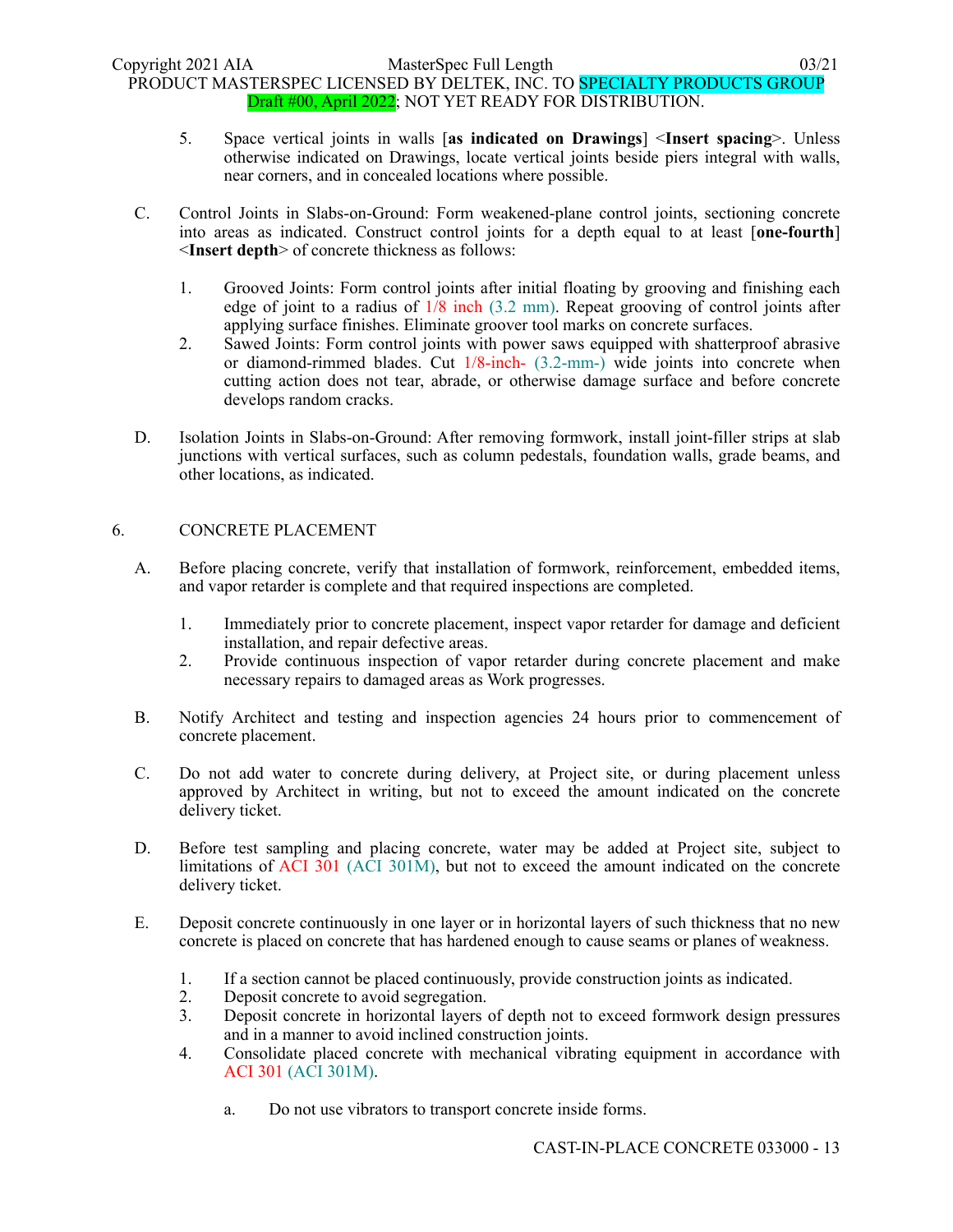- b. Insert and withdraw vibrators vertically at uniformly spaced locations to rapidly penetrate placed layer and at least 6 inches (150 mm) into preceding layer.
- c. Do not insert vibrators into lower layers of concrete that have begun to lose plasticity.
- d. At each insertion, limit duration of vibration to time necessary to consolidate concrete, and complete embedment of reinforcement and other embedded items without causing mixture constituents to segregate.
- F. Deposit and consolidate concrete for floors and slabs in a continuous operation, within limits of construction joints, until placement of a panel or section is complete.
	- 1. Do not place concrete floors and slabs in a checkerboard sequence.
	- 2. Consolidate concrete during placement operations, so concrete is thoroughly worked around reinforcement and other embedded items and into corners.
	- 3. Maintain reinforcement in position on chairs during concrete placement.
	- 4. Screed slab surfaces with a straightedge and strike off to correct elevations.
	- 5. Level concrete, cut high areas, and fill low areas.
	- 6. Slope surfaces uniformly to drains where required.
	- 7. Begin initial floating using bull floats or darbies to form a uniform and open-textured surface plane, before excess bleedwater appears on the surface.
	- 8. Do not further disturb slab surfaces before starting finishing operations.

### 7. FINISHING FORMED SURFACES

- A. As-Cast Surface Finishes:
	- 1. ACI 301 (ACI 301M) Surface Finish SF-1.0: As-cast concrete texture imparted by formfacing material.
	- 2. ACI 301 (ACI 301M) Surface Finish SF-2.0: As-cast concrete texture imparted by formfacing material, arranged in an orderly and symmetrical manner with a minimum of seams.
	- 3. ACI 301 (ACI 301M) Surface Finish SF-3.0:
- B. Rubbed Finish: Apply the following to as cast surface finishes where indicated on Drawings:
	- 1. Smooth-Rubbed Finish:
		- a. Perform no later than one day after form removal.
		- b. Moisten concrete surfaces and rub with carborundum brick or another abrasive until producing a uniform color and texture.
		- c. If sufficient cement paste cannot be drawn from the concrete by the rubbing process, use a grout made from the same cementitious materials used in the inplace concrete.
		- d. Maintain required patterns or variances as indicated on Drawings or to match [**design reference sample**] [**field sample panels**] [**mockups**].
	- 2. Grout-Cleaned Rubbed Finish:
		- a. Clean concrete surfaces after contiguous surfaces are completed and accessible.
		- b. Do not clean concrete surfaces as Work progresses.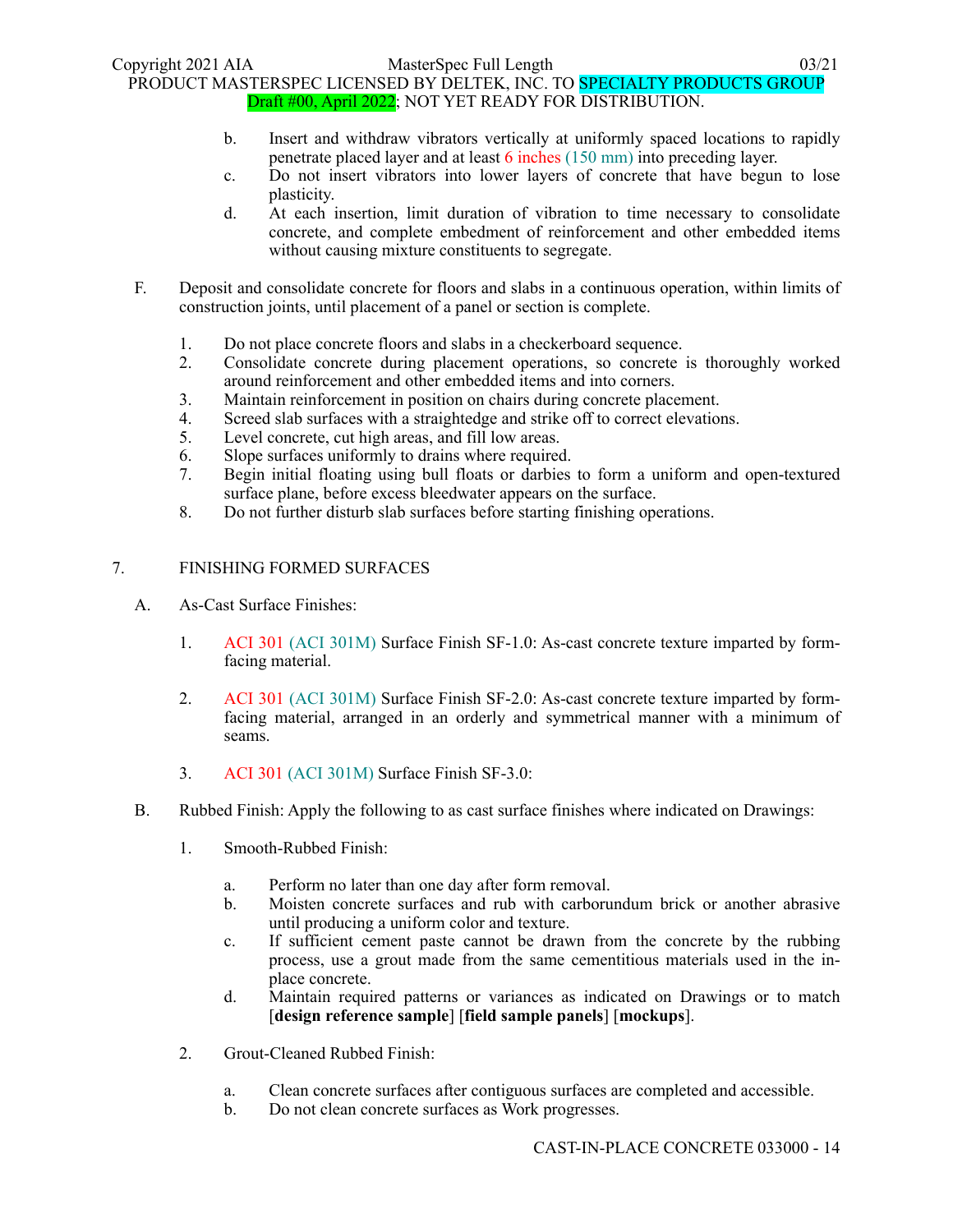- c. Mix 1 part portland cement to  $1-1/2$  parts fine sand, complying with ASTM C144 or ASTM C404, by volume, with sufficient water to produce a mixture with the consistency of thick paint. Add white portland cement in amounts determined by trial patches, so color of dry grout matches adjacent surfaces.
- d. Wet concrete surfaces.
- e. Scrub grout into voids and remove excess grout. When grout whitens, rub surface with clean burlap, and keep surface damp by fog spray for at least 36 hours.
- f. Maintain required patterns or variances as indicated on Drawings or to match [**design reference sample**] [**field sample panels**] [**mockups**].
- 3. Cork-Floated Finish:
	- a. Mix 1 part portland cement to 1 part fine sand, complying with ASTM C144 or ASTM C404, by volume, with sufficient water to produce a mixture with the consistency of thick paint.
	- b. Mix 1 part portland cement and 1 part fine sand with sufficient water to produce a mixture of stiff grout. Add white portland cement in amounts determined by trial patches, so color of dry grout matches adjacent surfaces.
	- c. Wet concrete surfaces.
	- d. Compress grout into voids by grinding surface.
	- e. In a swirling motion, finish surface with a cork float.
	- f. Maintain required patterns or variances as indicated on Drawings or to match [**design reference sample**] [**field sample panels**] [**mockups**].
- C. Related Unformed Surfaces:
	- 1. At tops of walls, horizontal offsets, and similar unformed surfaces adjacent to formed surfaces, strike off smooth and finish with a color and texture matching adjacent formed surfaces.
	- 2. Continue final surface treatment of formed surfaces uniformly across adjacent unformed surfaces unless otherwise indicated.

### 8. FINISHING FLOORS AND SLABS

- A. Comply with ACI 302.1R recommendations for screeding, restraightening, and finishing operations for concrete surfaces. Do not wet concrete surfaces.
- B. Scratch Finish:
	- 1. While still plastic, texture concrete surface that has been screeded and bull-floated or darbied.
	- 2. Use stiff brushes, brooms, or rakes to produce a profile depth of 1/4 inch (6 mm) in one direction.
	- 3. Apply scratch finish to surfaces [**to receive concrete floor toppings**] [**to receive mortar setting beds for bonded cementitious floor finishes**] <**Insert locations**>.
- C. Float Finish:
	- 1. When bleedwater sheen has disappeared and concrete surface has stiffened sufficiently to permit operation of specific float apparatus, consolidate concrete surface with powerdriven floats or by hand floating if area is small or inaccessible to power-driven floats.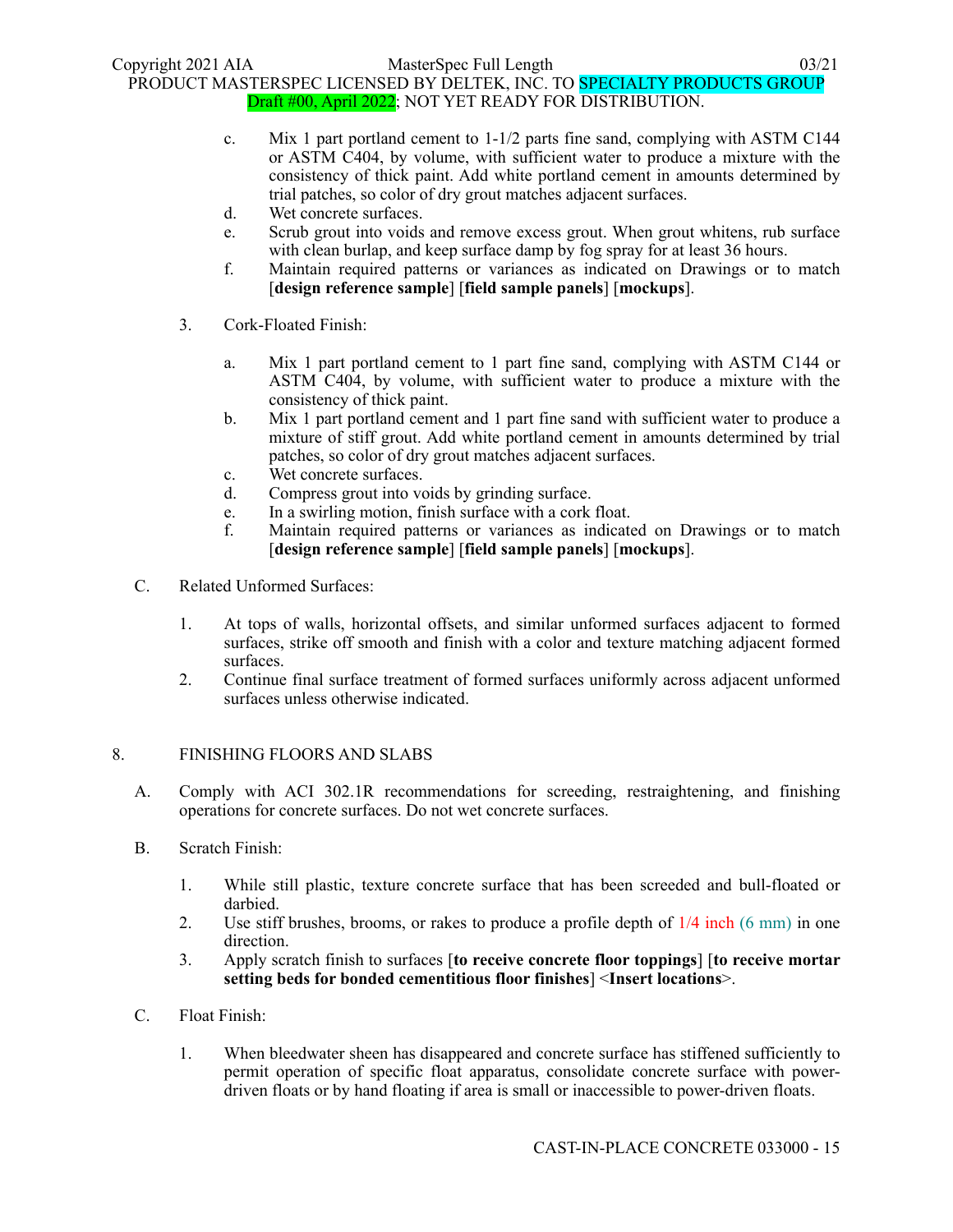- 2. Repeat float passes and restraightening until surface is left with a uniform, smooth, granular texture and complies with ACI 117 (ACI A117M) tolerances for conventional concrete.
- 3. Apply float finish to surfaces [**to receive trowel finish**] [**and**] [**to be covered with fluidapplied or sheet waterproofing, built-up or membrane roofing, or sand-bed terrazzo**] <**Insert locations**>.
- D. Trowel Finish:
	- 1. After applying float finish, apply first troweling and consolidate concrete by hand or power-driven trowel.
	- 2. Continue troweling passes and restraighten until surface is free of trowel marks and uniform in texture and appearance.
	- 3. Grind smooth any surface defects that would telegraph through applied coatings or floor coverings.
	- 4. Do not add water to concrete surface.
	- 5. Do not apply hard-troweled finish to concrete, which has a total air content greater than 3 percent.
	- 6. Apply a trowel finish to surfaces [**exposed to view**] [**or**] [**to be covered with resilient flooring, carpet, ceramic or quarry tile set over a cleavage membrane, paint, or another thin-film-finish coating system**] <**Insert locations**>.
	- 7. Finish surfaces to the following tolerances, in accordance with ASTM E1155 (ASTM E1155M), for a randomly trafficked floor surface:
		- a. Slabs on Ground:
			- 1) Finish and measure surface so gap at any point between concrete surface and an unleveled, freestanding, 10-ft.- (3.05-m-) long straightedge resting on two high spots and placed anywhere on the surface does not exceed [**1/4 inch (6 mm)**] [**3/16 inch (4.8 mm)**] [**1/8 inch (3 mm)**] [**1/8 inch (3 mm) and also no more than 1/16 inch (1.6 mm) in 2 ft. (610 mm)**].
			- 2) Specified overall values of flatness,  $F_F$  25; and of levelness,  $F_L$  20; with minimum local values of flatness,  $F_F$  17; and of levelness,  $F_L$  15.
			- 3) Specified overall values of flatness,  $F_F$  35; and of levelness,  $F_L$  25; with minimum local values of flatness,  $F_F$  24; and of levelness,  $F_L$  17.
			- 4) Specified overall values of flatness,  $F_F$  45; and of levelness,  $F_L$  35; with minimum local values of flatness,  $F_F$  30; and of levelness,  $F_L$  24.
			- 5) Specified overall values of flatness, F<sub>F</sub> 50; and of levelness, F<sub>L</sub> 25; with minimum local values of flatness,  $F_F$  40; and of levelness,  $F_L$  17.
		- b. Suspended Slabs:
			- 1) Finish and measure surface so gap at any point between concrete surface and an unleveled, freestanding, 10-ft.- (3.05-m-) long straightedge resting on two high spots and placed anywhere on the surface does not exceed [**1/4 inch (6 mm)**] [**3/16 inch (4.8 mm)**] [**1/8 inch (3 mm)**] [**1/8 inch (3 mm) and also no more than 1/16 inch (1.6 mm) in 2 ft. (610 mm)**].
			- 2) Specified overall values of flatness,  $F_F$  25; and of levelness,  $F_L$  20; with minimum local values of flatness,  $F_F$  17; and of levelness,  $F_L$  15.
			- 3) Specified overall values of flatness,  $F_F$  35; and of levelness,  $F_L$  20; with minimum local values of flatness,  $F_F$  24; and of levelness,  $F_L$  15.
			- 4) Specified overall values of flatness,  $F_F$  45; and of levelness,  $F_L$  35; with minimum local values of flatness,  $F_F$  30; and of levelness,  $F_L$  24.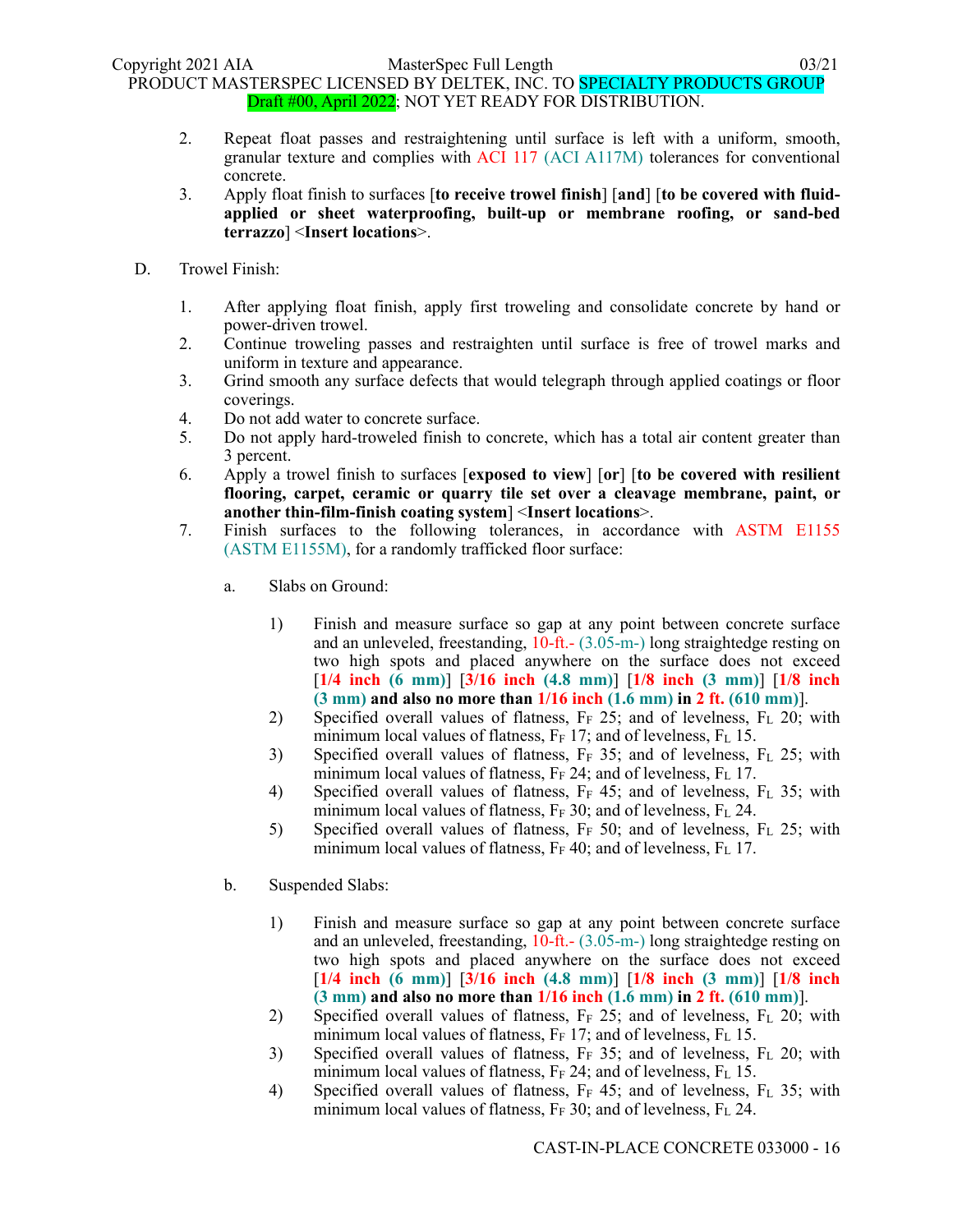- E. Trowel and Fine-Broom Finish: Apply a first trowel finish to surfaces [**indicated on Drawings**] [**where ceramic or quarry tile is to be installed by either thickset or thinset method**]. While concrete is still plastic, slightly scarify surface with a fine broom perpendicular to main traffic route.
	- 1. Coordinate required final finish with Architect before application.
	- 2. Comply with flatness and levelness tolerances for trowel-finished floor surfaces.
- F. Broom Finish: Apply a broom finish to exterior concrete platforms, steps, ramps, and locations indicated on Drawings.
	- 1. Immediately after float finishing, slightly roughen trafficked surface by brooming with fiber-bristle broom perpendicular to main traffic route.
	- 2. Coordinate required final finish with Architect before application.
- G. Slip-Resistive Finish: Before final floating, apply slip-resistive [**aggregate**] [**aluminum granule**] finish to concrete stair treads, platforms, ramps as indicated on Drawings
	- 1. Apply in accordance with manufacturer's written instructions and as follows:
		- a. Uniformly spread [**25 lb/100 sq. ft. (12 kg/10 sq. m)**] <**Insert rate**> of dampened slip-resistive [**aggregate**] [**aluminum granules**] over surface in one or two applications.
		- b. Tamp aggregate flush with surface, but do not force below surface.
- H. Dry-Shake Floor Hardener Finish: After initial floating, apply dry-shake floor hardener to surfaces in accordance with manufacturer's written instructions.

### 9. CONCRETE CURING

- A. Protect freshly placed concrete from premature drying and excessive cold or hot temperatures.
	- 1. Comply with ACI 301 (ACI 301M) and ACI 306.1 for cold weather protection during curing.
	- 2. Comply with ACI 301 (ACI 301M) and ACI 305.1 (ACI 305.1M) for hot-weather protection during curing.
	- 3. Maintain moisture loss no more than 0.2 lb/sq. ft. x h (1 kg/sq. m x h), calculated in accordance with ACI 305.1,) before and during finishing operations.
- B. Curing Formed Surfaces: Comply with ACI 308.1 (ACI 308.1M).
- C. Curing Unformed Surfaces: Comply with ACI 308.1 (ACI 308.1M).

# 10. TOLERANCES

A. Conform to ACI 117 (ACI 117M).

### 11. JOINT FILLING

A. Prepare, clean, and install joint filler in accordance with manufacturer's written instructions.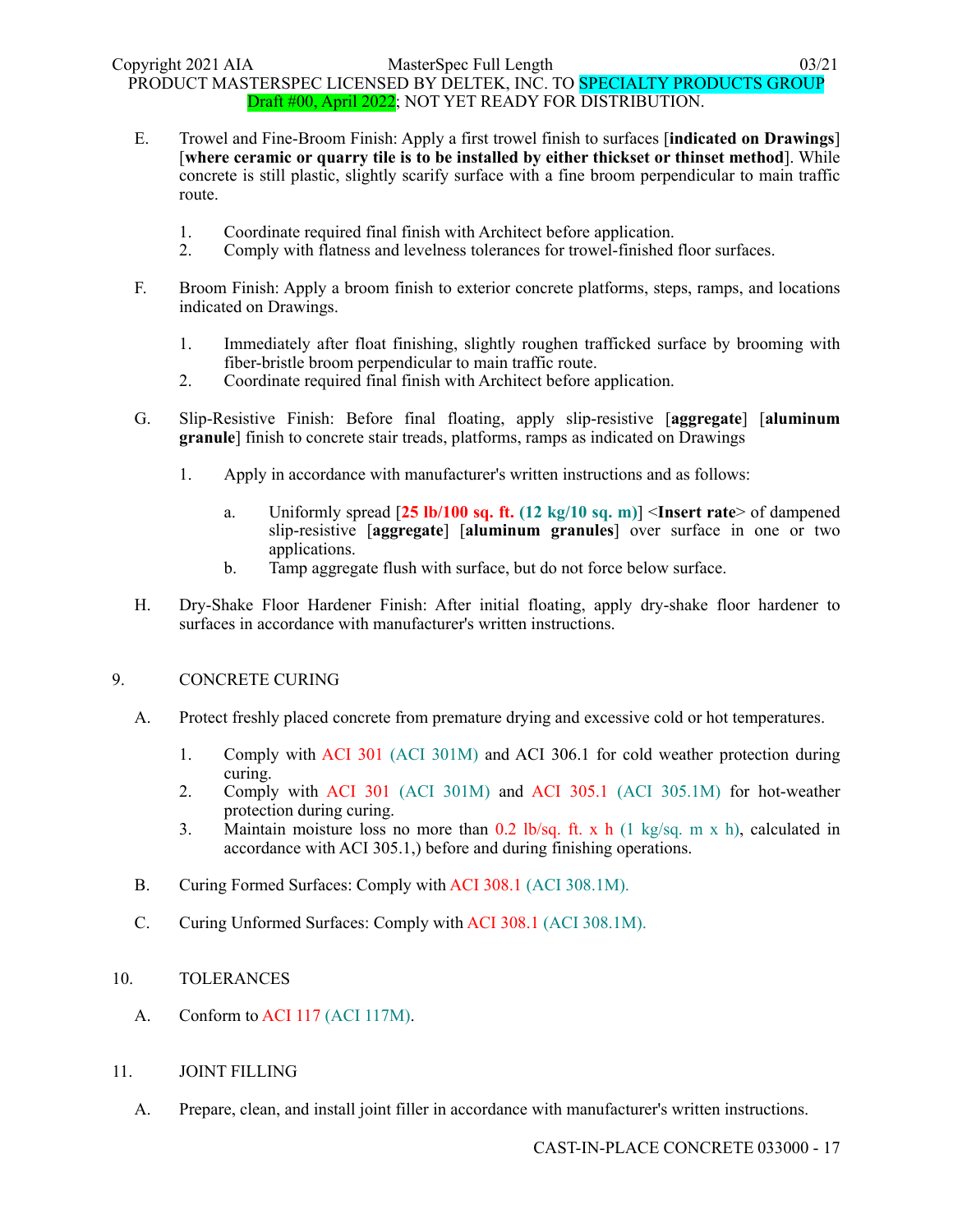- 1. Defer joint filling until concrete has aged at least [**one**] [**six**] month(s).
- 2. Do not fill joints until construction traffic has permanently ceased.
- B. Remove dirt, debris, saw cuttings, curing compounds, and sealers from joints; leave contact faces of joints clean and dry.
- C. Install semirigid joint filler full depth in saw-cut joints and at least 2 inches (50 mm) deep in formed joints.
- D. Overfill joint, and trim joint filler flush with top of joint after hardening.

### 12. CONCRETE SURFACE REPAIRS

- A. Defective Concrete:
	- 1. Repair and patch defective areas when approved by Architect.
	- 2. Remove and replace concrete that cannot be repaired and patched to Architect's approval.
- B. Patching Mortar: Mix dry-pack patching mortar, consisting of 1 part portland cement to 2-1/2 parts fine aggregate passing a No. 16 (1.18-mm) sieve, using only enough water for handling and placing.
- C. Repairing Formed Surfaces: Surface defects include color and texture irregularities, cracks, spalls, air bubbles, honeycombs, rock pockets, fins and other projections on the surface, and stains and other discolorations that cannot be removed by cleaning.
	- 1. Immediately after form removal, cut out honeycombs, rock pockets, and voids more than 1/2 inch (13 mm) in any dimension to solid concrete.
		- a. Limit cut depth to 3/4 inch (19 mm).
		- b. Make edges of cuts perpendicular to concrete surface.
		- c. Clean, dampen with water, and brush-coat holes and voids with bonding agent.
		- d. Fill and compact with patching mortar before bonding agent has dried.
		- e. Fill form-tie voids with patching mortar or cone plugs secured in place with bonding agent.
	- 2. Repair defects on surfaces exposed to view by blending white portland cement and standard portland cement, so that, when dry, patching mortar matches surrounding color.
		- a. Patch a test area at inconspicuous locations to verify mixture and color match before proceeding with patching.
		- b. Compact mortar in place and strike off slightly higher than surrounding surface.
	- 3. Repair defects on concealed formed surfaces that will affect concrete's durability and structural performance as determined by Architect.
- D. Repairing Unformed Surfaces:
	- 1. Test unformed surfaces, such as floors and slabs, for finish, and verify surface tolerances specified for each surface.
		- a. Correct low and high areas.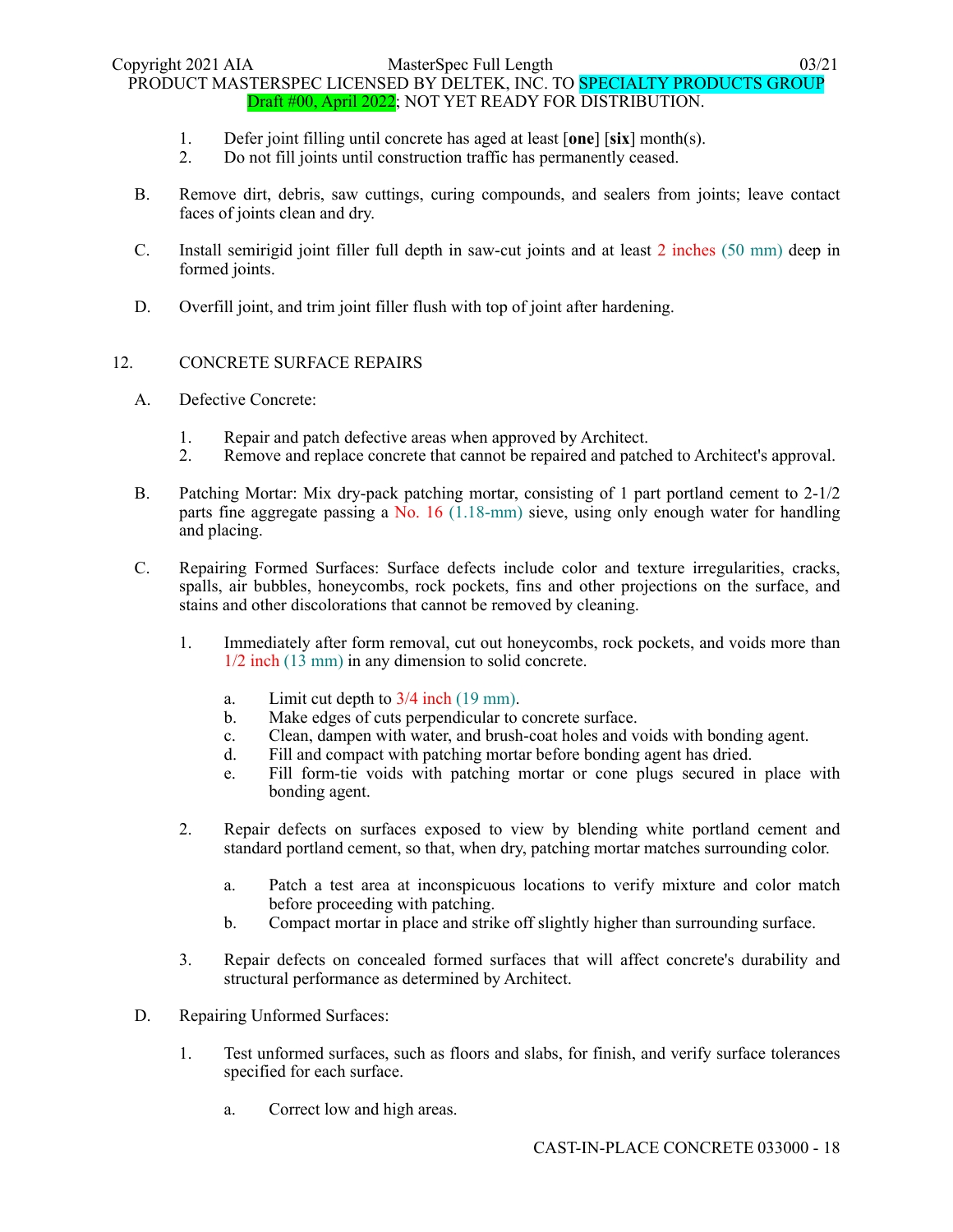- b. Test surfaces sloped to drain for trueness of slope and smoothness; use a sloped template.
- 2. Repair finished surfaces containing surface defects, including spalls, popouts, honeycombs, rock pockets, crazing, and cracks in excess of 0.01 inch (0.25 mm) wide or that penetrate to reinforcement or completely through unreinforced sections regardless of width, and other objectionable conditions.
- 3. After concrete has cured at least 14 days, correct high areas by grinding.
- 4. Correct localized low areas during, or immediately after, completing surface-finishing operations by cutting out low areas and replacing with patching mortar.
	- a. Finish repaired areas to blend into adjacent concrete.
- 5. Correct other low areas scheduled to receive floor coverings with a repair underlayment.
	- a. Prepare, mix, and apply repair underlayment and primer in accordance with manufacturer's written instructions to produce a smooth, uniform, plane, and level surface.
	- b. Feather edges to match adjacent floor elevations.
- 6. Correct other low areas scheduled to remain exposed with repair topping.
	- a. Cut out low areas to ensure a minimum repair topping depth of  $1/4$  inch (6 mm) to match adjacent floor elevations.
	- b. Prepare, mix, and apply repair topping and primer in accordance with manufacturer's written instructions to produce a smooth, uniform, plane, and level surface.
- 7. Repair defective areas, except random cracks and single holes 1 inch (25 mm) or less in diameter, by cutting out and replacing with fresh concrete.
	- a. Remove defective areas with clean, square cuts, and expose steel reinforcement with at least a  $3/4$ -inch (19-mm) clearance all around.
	- b. Dampen concrete surfaces in contact with patching concrete and apply bonding agent.
	- c. Mix patching concrete of same materials and mixture as original concrete, except without coarse aggregate.
	- d. Place, compact, and finish to blend with adjacent finished concrete.
	- e. Cure in same manner as adjacent concrete.
- 8. Repair random cracks and single holes 1 inch (25 mm) or less in diameter with patching mortar.
	- a. Groove top of cracks and cut out holes to sound concrete, and clean off dust, dirt, and loose particles.
	- b. Dampen cleaned concrete surfaces and apply bonding agent.
	- c. Place patching mortar before bonding agent has dried.
	- d. Compact patching mortar and finish to match adjacent concrete.
	- e. Keep patched area continuously moist for at least 72 hours.
- E. Perform structural repairs of concrete, subject to Architect's approval, using epoxy adhesive and patching mortar.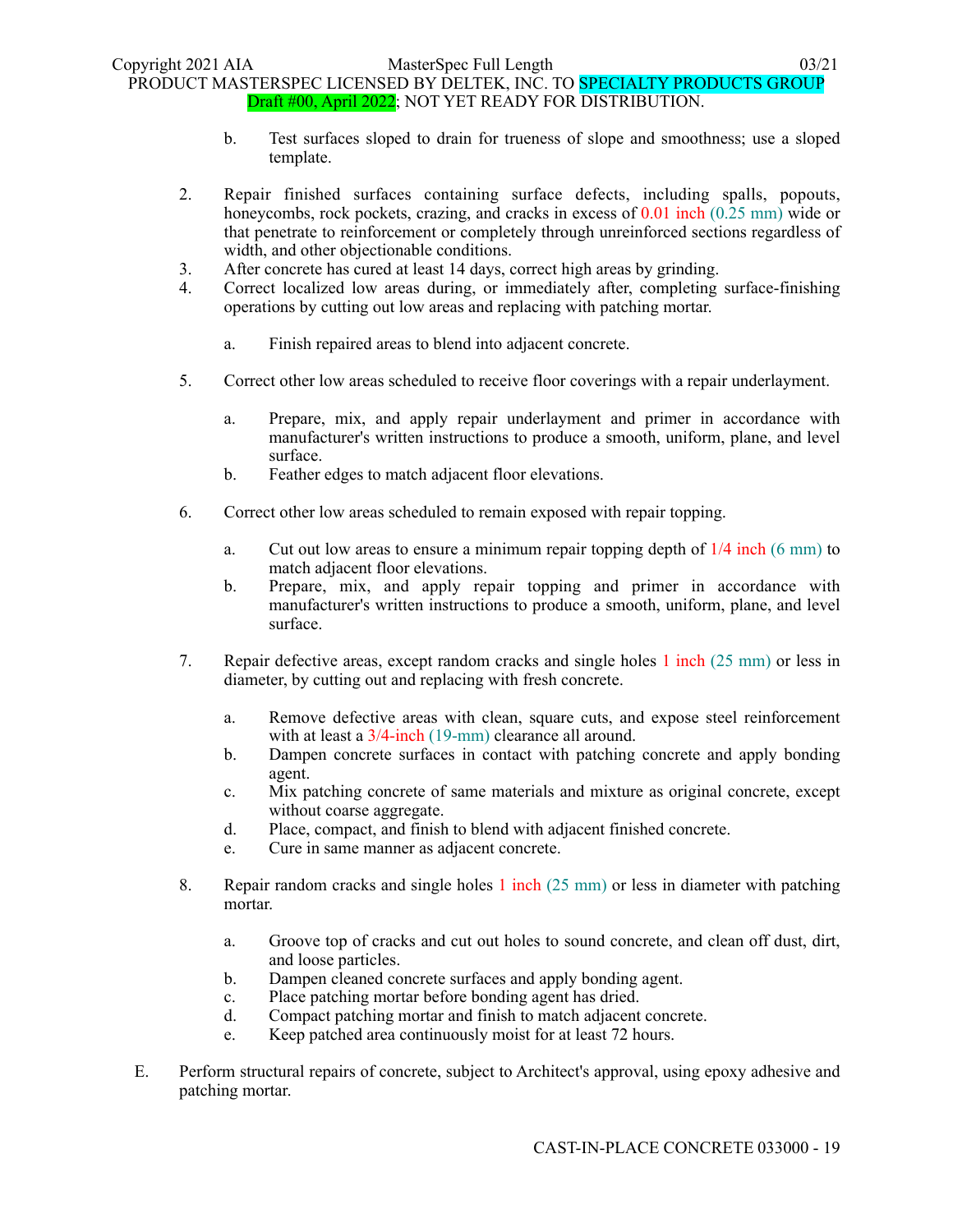F. Repair materials and installation not specified above may be used, subject to Architect's approval.

# 13. FIELD QUALITY CONTROL

- A. Special Inspections: Owner will engage a special inspector to perform field tests and inspections and prepare testing and inspection reports.
- B. Testing Agency: [**Owner will engage**] [**Engage**] a qualified testing and inspecting agency to perform tests and inspections and to submit reports.
	- 1. Testing agency to be responsible for providing curing container for composite samples on Site and verifying that field-cured composite samples are cured in accordance with ASTM C31/C31M.
	- 2. Testing agency to immediately report to Architect, Contractor, and concrete manufacturer any failure of Work to comply with Contract Documents.
	- 3. Testing agency to report results of tests and inspections, in writing, to Owner, Architect, Contractor, and concrete manufacturer within 48 hours of inspections and tests.
		- a. Test reports to include reporting requirements of ASTM C31/C31M, ASTM C39/ C39M, and ACI 301, including the following as applicable to each test and inspection:
			- 1) Project name.
			- 2) Name of testing agency.
			- 3) Names and certification numbers of field and laboratory technicians performing inspections and testing.
			- 4) Name of concrete manufacturer.
			- 5) Date and time of inspection, sampling, and field testing.
			- 6) Date and time of concrete placement.
			- 7) Location in Work of concrete represented by samples.
			- 8) Date and time sample was obtained.
			- 9) Truck and batch ticket numbers.
			- 10) Design compressive strength at 28 days.
			- 11) Concrete mixture designation, proportions, and materials.
			- 12) Field test results.
			- 13) Information on storage and curing of samples before testing, including curing method and maximum and minimum temperatures during initial curing period.
			- 14) Type of fracture and compressive break strengths at seven days and 28 days.
- C. Batch Tickets: For each load delivered, submit three copies of batch delivery ticket to testing agency, indicating quantity, mix identification, admixtures, design strength, aggregate size, design air content, design slump at time of batching, and amount of water that can be added at Project site.
- D. Inspections:
	- 1. Headed bolts and studs.
	- 2. Verification of use of required design mixture.
	- 3. Concrete placement, including conveying and depositing.
	- 4. Curing procedures and maintenance of curing temperature.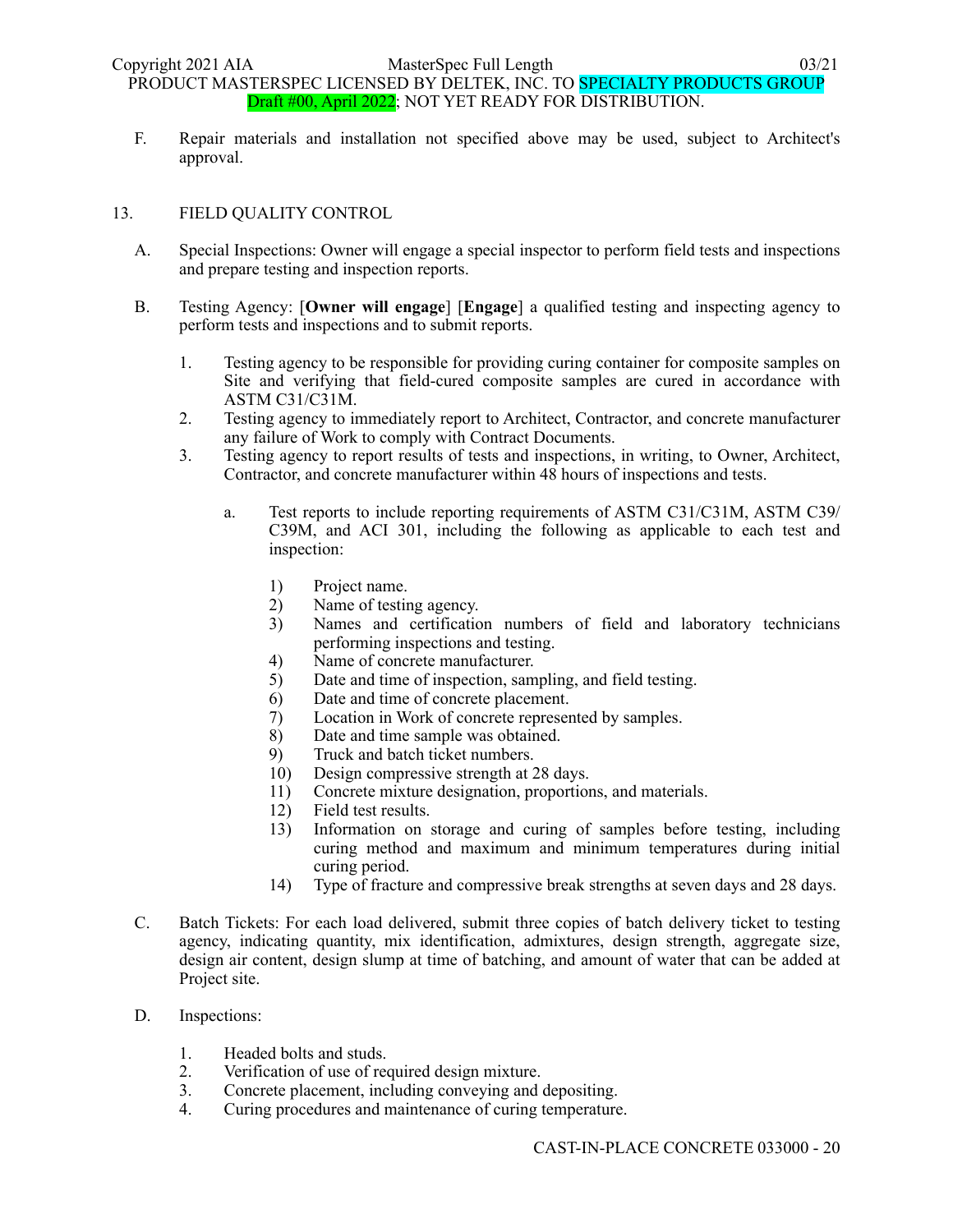- 5. Verification of concrete strength before removal of shores and forms from beams and slabs.
- 6. Batch Plant Inspections: On a random basis, as determined by Architect.
- E. Concrete Tests: Testing of composite samples of fresh concrete obtained in accordance with ASTM C 172/C 172M to be performed in accordance with the following requirements:
	- 1. Testing Frequency: Obtain one composite sample for each day's pour of each concrete mixture exceeding 5 cu. yd.  $(4 \text{ cu. m})$ , but less than  $25 \text{ cu. yd.}$   $(19 \text{ cu. m})$ , plus one set for each additional 50 cu. yd. (38 cu. m) or fraction thereof.
		- a. When frequency of testing provides fewer than five compressive-strength tests for each concrete mixture, testing to be conducted from at least five randomly selected batches or from each batch if fewer than five are used.
	- 2. Slump: ASTM C143/C143M:
		- a. One test at point of placement for each composite sample, but not less than one test for each day's pour of each concrete mixture.
		- b. Perform additional tests when concrete consistency appears to change.
	- 3. Slump Flow: ASTM C1611/C1611M:
		- a. One test at point of placement for each composite sample, but not less than one test for each day's pour of each concrete mixture.
		- b. Perform additional tests when concrete consistency appears to change.
	- 4. Air Content: ASTM C231/C231M pressure method, for normal-weight concrete; [**ASTM C173/C173M volumetric method, for structural lightweight concrete**].
		- a. One test for each composite sample, but not less than one test for each day's pour of each concrete mixture.
	- 5. Concrete Temperature: ASTM C1064/C1064M:
		- a. One test hourly when air temperature is 40 deg F (4.4 deg C) and below or 80 deg F (27 deg C) and above, and one test for each composite sample.
	- 6. Unit Weight: ASTM C567/C567M fresh unit weight of structural lightweight concrete.
		- a. One test for each composite sample, but not less than one test for each day's pour of each concrete mixture.
	- 7. Compression Test Specimens: ASTM C31/C31M:
		- a. Cast and laboratory cure two sets of [**two**] [**three**] [**four**] 6-inch (150 mm) by 12 inch (300 mm) or 4-inch (100 mm) by 8-inch (200 mm) cylinder specimens for each composite sample.
		- b. Cast, initial cure, and field cure [**two**] <**Insert number**> sets of [**two**] [**three**] [**four**] standard cylinder specimens for each composite sample.
	- 8. Compressive-Strength Tests: ASTM C39/C39M.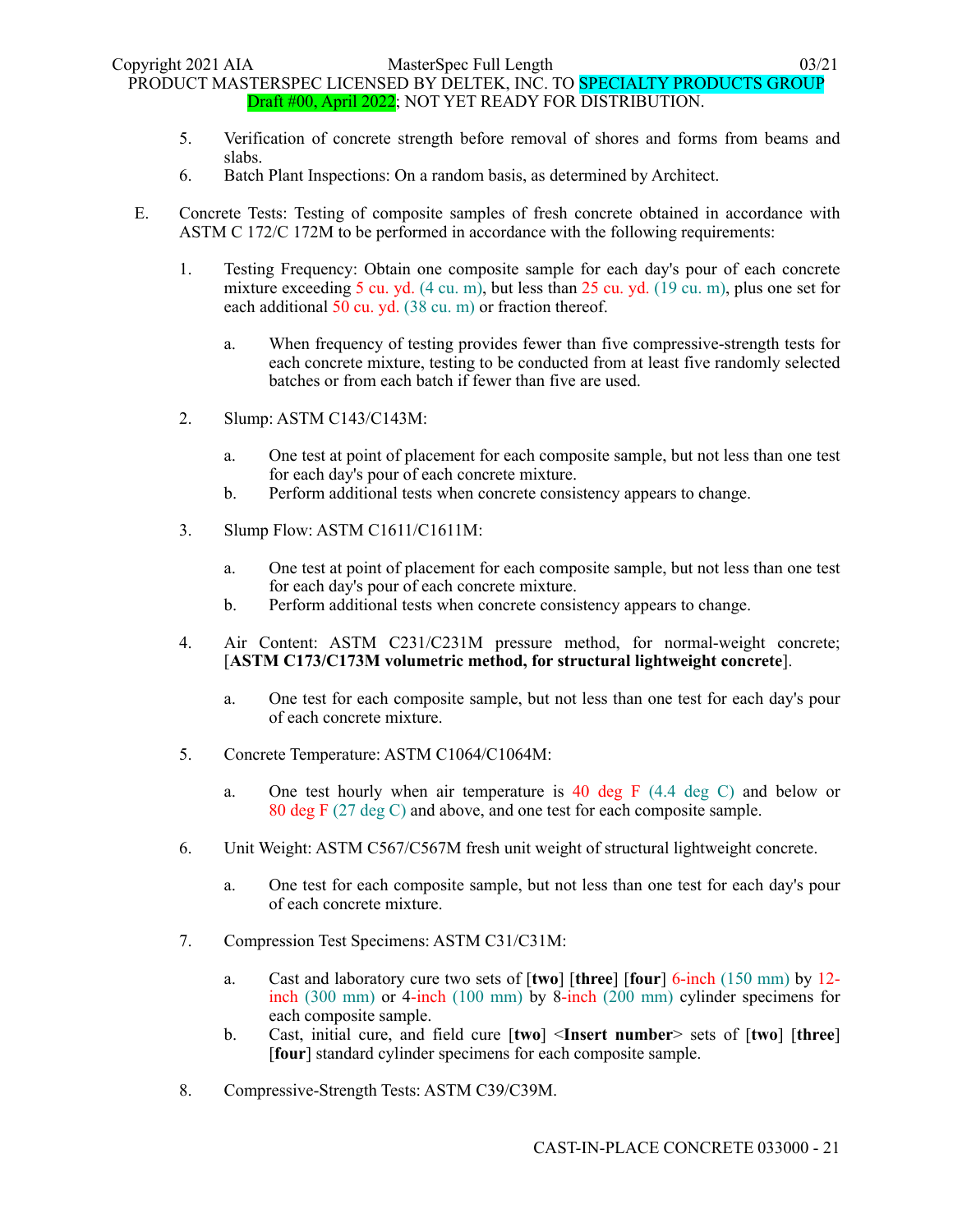- a. Test one set of [**two**] [**three**] [**four**] laboratory-cured specimens at seven days and one set of two specimens at 28 days.
- b. A compressive-strength test to be the average compressive strength from a set of two specimens obtained from same composite sample and tested at age indicated.
- 9. When strength of field-cured cylinders is less than 85 percent of companion laboratorycured cylinders, Contractor to evaluate operations and provide corrective procedures for protecting and curing in-place concrete.
- 10. Strength of each concrete mixture will be satisfactory if every average of any three consecutive compressive-strength tests equals or exceeds specified compressive strength, and no compressive-strength test value falls below specified compressive strength by more than 500 psi (3.4 MPa) if specified compressive strength is 5000 psi (34.5 MPa), or no compressive strength test value is less than 10 percent of specified compressive strength if specified compressive strength is greater than 5000 psi (34.5 MPa).
- 11. Nondestructive Testing: Impact hammer, sonoscope, or other nondestructive device may be permitted by Architect but will not be used as sole basis for approval or rejection of concrete.
- 12. Additional Tests:
	- a. Testing and inspecting agency to make additional tests of concrete when test results indicate that slump, air entrainment, compressive strengths, or other requirements have not been met, as directed by Architect.
	- b. Testing and inspecting agency may conduct tests to determine adequacy of concrete by cored cylinders complying with ASTM C42/C42M or by other methods as directed by Architect.
		- 1) Acceptance criteria for concrete strength to be in accordance with ACI 301 (ACI 301M), Section 1.6.6.3.
- 13. Additional testing and inspecting, at Contractor's expense, will be performed to determine compliance of replaced or additional work with specified requirements.
- 14. Correct deficiencies in the Work that test reports and inspections indicate do not comply with the Contract Documents.
- F. Measure floor and slab flatness and levelness in accordance with ASTM E1155 (ASTM E1155M) within [**24**] [**48**] [**72**] <**Insert number**> hours of completion of floor finishing and promptly report test results to Architect.

# **G. WVRA manufacturer's quality control testing:**

- 1. **Contractor shall provide a minimum of 2 additional test cylinders to WVRA manufacturer for testing**.
- **H. Monitoring of Environmental Conditions:** 
	- **1. On site monitoring of temperature and humidity shall be conducted by WVRA manufacturer's personnel. Sensors shall include wireless transmission to cloud data collection with alarm features for conditions unacceptable for proper curing of concrete and/or installation of subsequent coatings and adhesives.**
	- **2. General Contractor shall provide minimum 7 days notice to WVRA manufacturer's representative of commencement of application of finishes and coatings to concrete. Monitoring of temperature and humidity shall begin not less than 72 hours prior to installation and be maintained for a minimum of 10 days after completion or until finishes have completely cured, whichever is greater.**